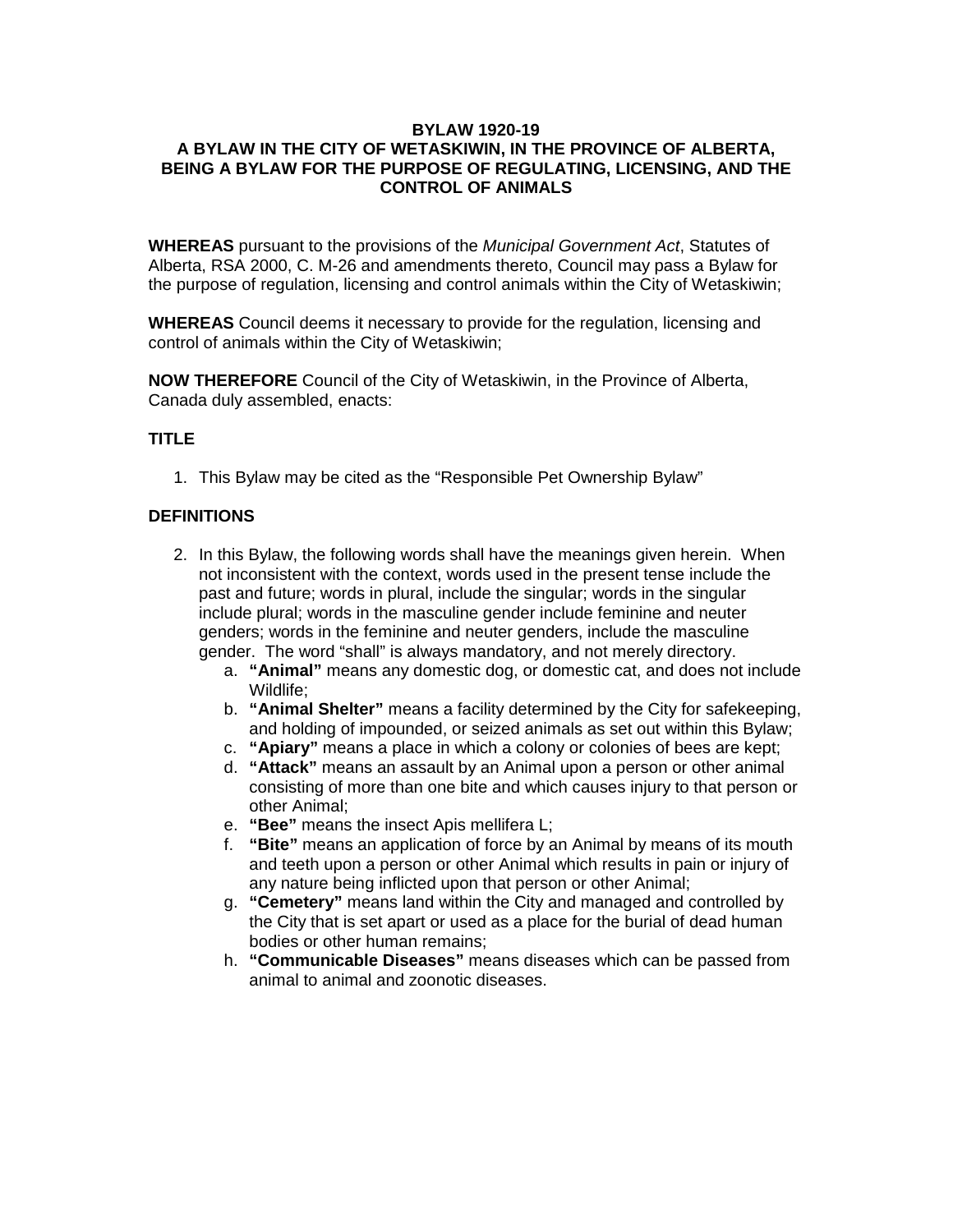- i. **"City"** means the Municipal Corporation of the City of Wetaskiwin, in the Province of Alberta;
- j. **"Council"** shall mean the duly elected municipal Council of the City of Wetaskiwin.
- k. **"Court"** means a Court of competent jurisdiction in the Province of Alberta;
- l. **"Designated Officer"** has the same meaning as given under the Municipal Government Act, Statutes of Alberta, RSA 2000, C. M-26;
- m. **"Former Owner"** means the person who at the time of impoundment or seizure of an Animal was the Owner of an Animal which has been subsequently been sold, destroyed, or otherwise disposed of;
- n. **"Heat"** means a recurring period of sexual receptivity in many female mammals;
- o. **"Highway"** has the meaning as defined in the *Traffic Safety Act*, R.S.A. 2000, c.T-6, as amended or replaced from time to time;
- p. **"Justice"** has the meaning as defined in the *Provincial Offenses Procedure Act*, R.S.A. 2000, c.P-34 as amended or replaced form time to time;
- q. **"Leash"** means a chain or other material capable of restraining the Animal on which it is being used;
- r. **"Livestock"** includes, but is not limited to:
	- i. horse, mule, ass, swine, emu, ostrich, llama, alpaca, sheep, or goat;
	- ii. domestically reared or kept deer, reindeer, moose, elk, or bison; farm-bred, fur-bearing animals including foxes and mink; animals of the bovine species;
	- iii. animals of the avian species including chickens, turkeys, ducks, geese, or pheasants; and
	- iv. all other animals that are kept for agricultural purposes, but does not include cats, dogs, or other domesticated household pets;
- s. **"Manager"** means the person appointed as the Manager of the City's Enforcement section and includes that person's designate;
- t. **"Medical Officer of Health"** means the Medical Officer of Health as appointed and defined in the *Public Health Act* or his or her designate;
- u. "**Motor Vehicle"** has the meaning given in the *Traffic Safety Act*, RSA 2000, c T-6, as amended or replaced from time to time.
- v. **"Muzzle"** means a device of sufficient strength placed over an Animal's mouth to prevent it from biting;
- w. **"Nuisance Animal"** means an Animal declared to be a Nuisance Animal by the Manager in accordance with this Bylaw;
- x. **"Off Leash Area"** means an area designated by Council, where dogs are permitted to run off leash, or designated areas where organized and controlled dog events may be held by causing signs to be posted in such areas indicating such designations;
- y. **"Owner"** mans any natural person or body corporate: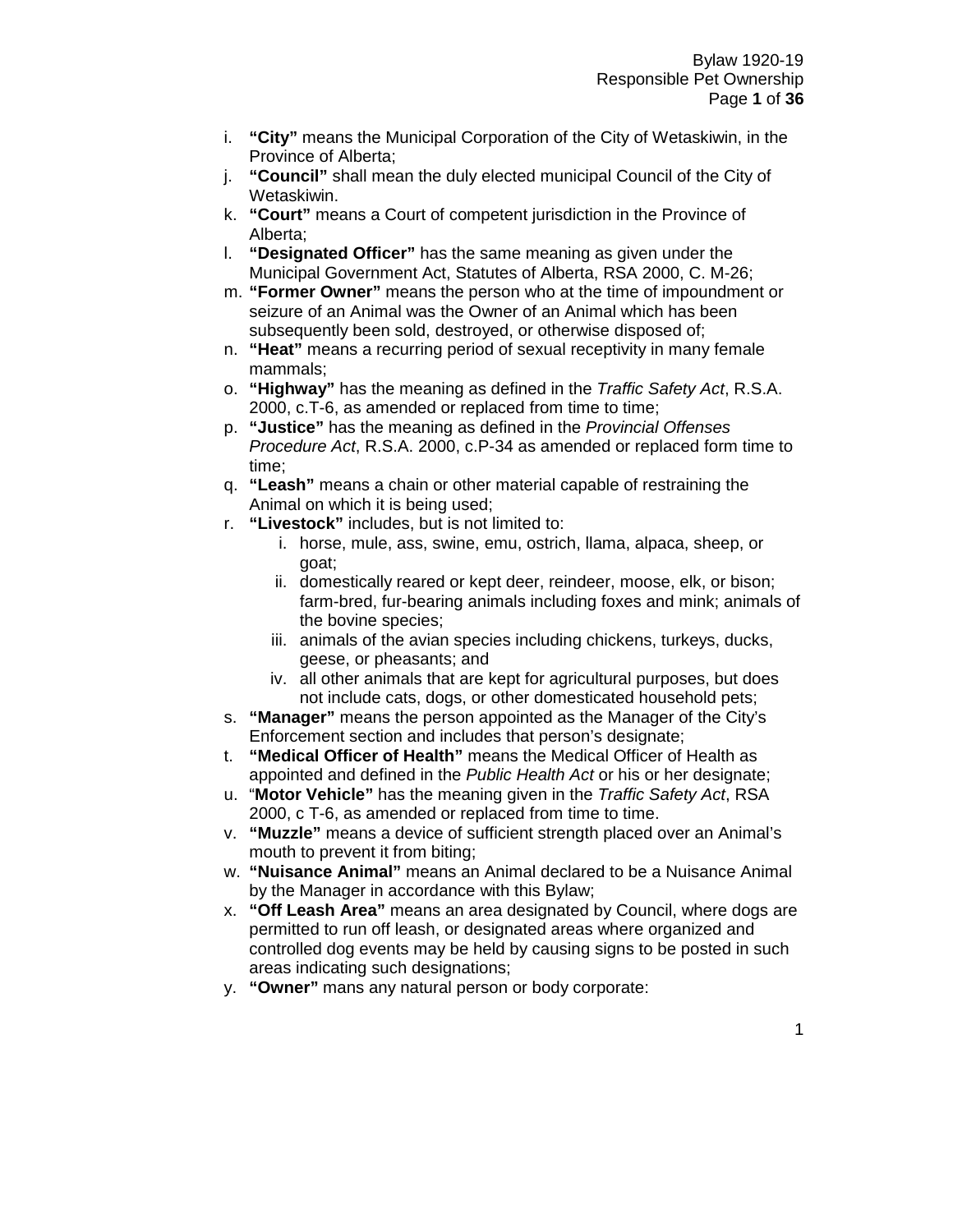- i. who is the licenced Owner of the Animal; or
- ii. who has legal title to the Animal: or
- iii. who has possession or custody, or care and control of the Animal, either temporarily or permanently; or
- iv. who harbours the Animal, or allows the Animal to remain on his premises;
- z. **"Peace Officer"** means a person engaged by the City as a Community Peace Officer, a Bylaw Enforcement Officer, or a member of the Royal Canadian Mounted Police to carry out the provisions of this Bylaw;
- aa. **"Playground"** means land within the City and controlled by the City upon which apparatus such as swings and slides are placed;
- bb. **"Provincial Court"** means The Provincial Court of Alberta;
- cc. **"Running at Large"** means:
	- i. an Animal which is not under the control of a person responsible by means of a leash and is actually upon the property other than the property in respect of which the Owner of the Animal has the right of occupation, or upon a public place which has not been designated as an Off-Leash Area by Council or
	- ii. an Animal which is under the control of a person responsible by means of a Leash and causes damage to persons, property or other animals;
- dd. **"School Ground"** means property within the City owned or operated by any school district or private school;
- ee. **"Service Dog"** has the meaning as defined in the *Service Dog Act*, S.A. 2007, C.S-7.5, as amended or replaced from time to time, or a working dog where the Manager is satisfied of the dog's credentials;
- ff. **"Severe Injury"** means any injury that requires medical attention excepting wound cleaning and basic first aid and includes: wounds requiring sutures or surgery, disfiguring or scarring lacerations, broken bones, severe sprains or any other similar serious injury;
- gg. **"Sports Field"** means land within the City and controlled by the City which is set apart and used for the playing of a sport including, but is not limited to, baseball diamonds, field hockey, cricket pitches, rugby, soccer, athletic fields, or football fields;
- hh.**"Unaltered Dog or Cat"** means a dog or cat that has not been spayed or neutered;
- ii. **"Vicious Animal"** means any Animal:
	- i. which in the opinion of a Justice has a propensity to attack, to cause injury to or to otherwise endanger the safety of a human or other Animal; or
	- ii. that has been declared to be a Vicious Animal pursuant to a Bylaw or another municipality, or an Animal that has been the subject of an order issued by a Justice pursuant to the Dangerous Dogs Act, R.S.A. 2000, C.D-3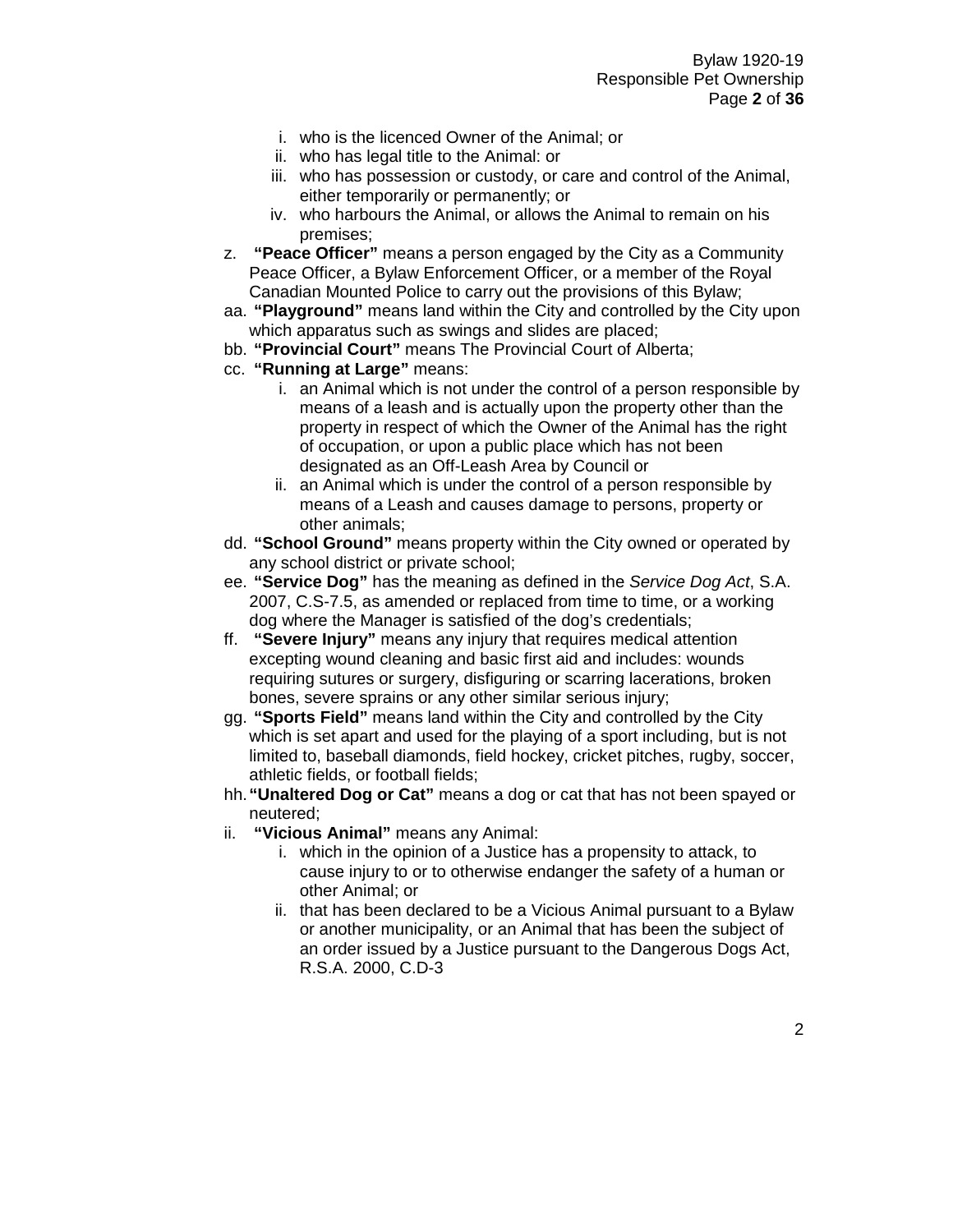jj. **"Wildlife"** has the meaning as defined in the *Wildlife Act,* R.S.A. 2000, c.W-10, as amended or replaced from time to time.

#### **INTERPRETATION**

- 3.
- a. Nothing in this Bylaw relieves a person from complying with any requirement of any lawful permit, order, or licence.
- b. Any heading or sub-heading in this Bylaw are included for guidance purposes and convenience only, and shall not form part of this Bylaw.
- c. Where this Bylaw refers to another Act, Bylaw, Regulation or Agency, it includes reference to any Act, Bylaw, Regulation or Agency that may amend or be substituted therefore.
- d. All schedules attached to this Bylaw shall form part of this Bylaw.

#### **LICENSING REQUIREMENTS**

#### **LICENSING INFORMATION**

- 4. No person shall own or keep any dog, Vicious Dog, or cat in the City unless the animal is licenced in the manner as provided for in this bylaw.
	- a. Any dog, Vicious Dog, or cat shall wear a licence purchased for that Animal when the Animal is off the property of the Owner.
- 5. The Owner of an animal shall:
	- a. be eighteen (18) years of age or older;
	- b. obtain a City licence for their animal on the first day on which the City office is open for business after the animal becomes six (6) months of age; and
	- c. forthwith notify a Peace Officer of any change with respect to any information provided in an application for a licence under this Bylaw.
- 6. When applying for a licence under this Bylaw, the Owner shall provide the following:
	- a. a description of the dog, cat, Service Dog, Nuisance Animal or Vicious Animal including breed, name, gender and age;
	- b. the name, address, and telephone number of the Owner;
	- c. if the Owner is a body corporate, the name, address and telephone number of the natural person responsible for the cat, dog, Nuisance Animal or Vicious Animal;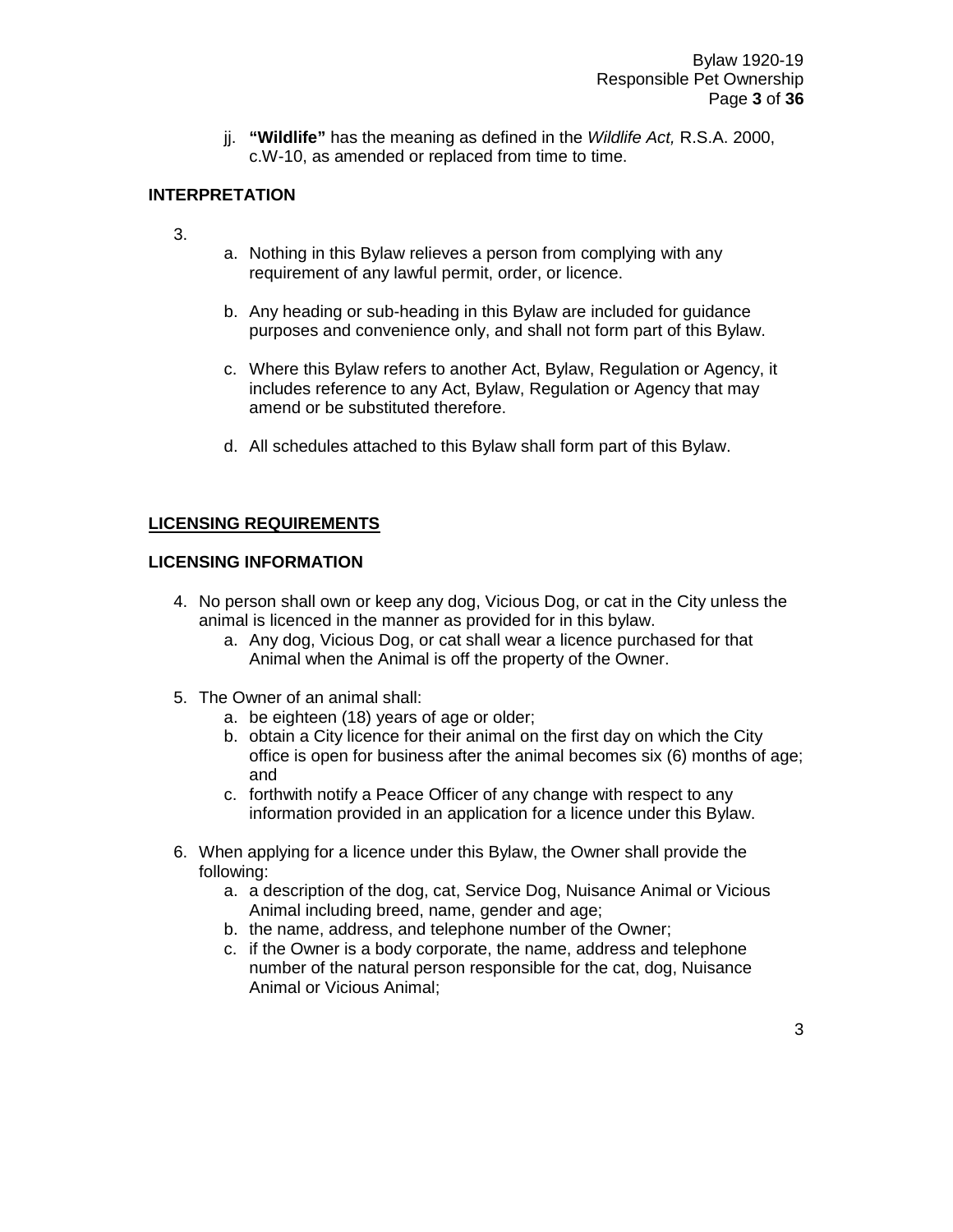- d. information establishing that the dog, cat, Nuisance Animal, or Vicious Animal, is spayed or neutered;
- e. any other information which the Manager may require; and
- f. the one time licence fee for each dog, cat and Prohibited Animal, as set out in Schedule "A" of this Bylaw.
- 7. No person shall give false information when applying for a licence pursuant to this Bylaw.
- 8. Animal licenses shall be valid for the life of the animal and shall be worn by the animal at all times when the animal is off the owner's property.
- 9. No animal licence shall be required for an animal that is accompanying a person who is visiting the City, provided that they do not stay in the City in excess of thirty (30) days.
	- a. The owner must be able to produce proof that they are visiting the City not in excess of thirty (30) days.
	- b. This section includes animals brought into the City for the purposes of a competition, parade, fair, exhibition, or other similar event, provided those animals are under the care and supervision of a competent person at all times.
	- c. All other provisions of this Bylaw shall still apply.
- 10.A police service member shall not be required to obtain a licence for their service animals.

#### **REPLACEMENT OF A LOST LICENCE**

11.Upon losing an Animal licence, an Owner of an Animal may obtain a licence replacement for a fee as set out in Schedule "A" of this Bylaw.

#### **NON-TRANSERABLE**

12.A licence issued pursuant to this Bylaw is not transferable.

#### **NO REBATE**

13.No Owner shall be entitled to a licence rebate under this Bylaw.

#### **UNCERTIFIED CHEQUES**

- 14.Where a licence required pursuant to this bylaw has been paid for by the tender of an uncertified cheque, the licence:
	- a. is issued subject to the cheque being accepted and cashed by the bank without any mention of this condition being made on the licence; and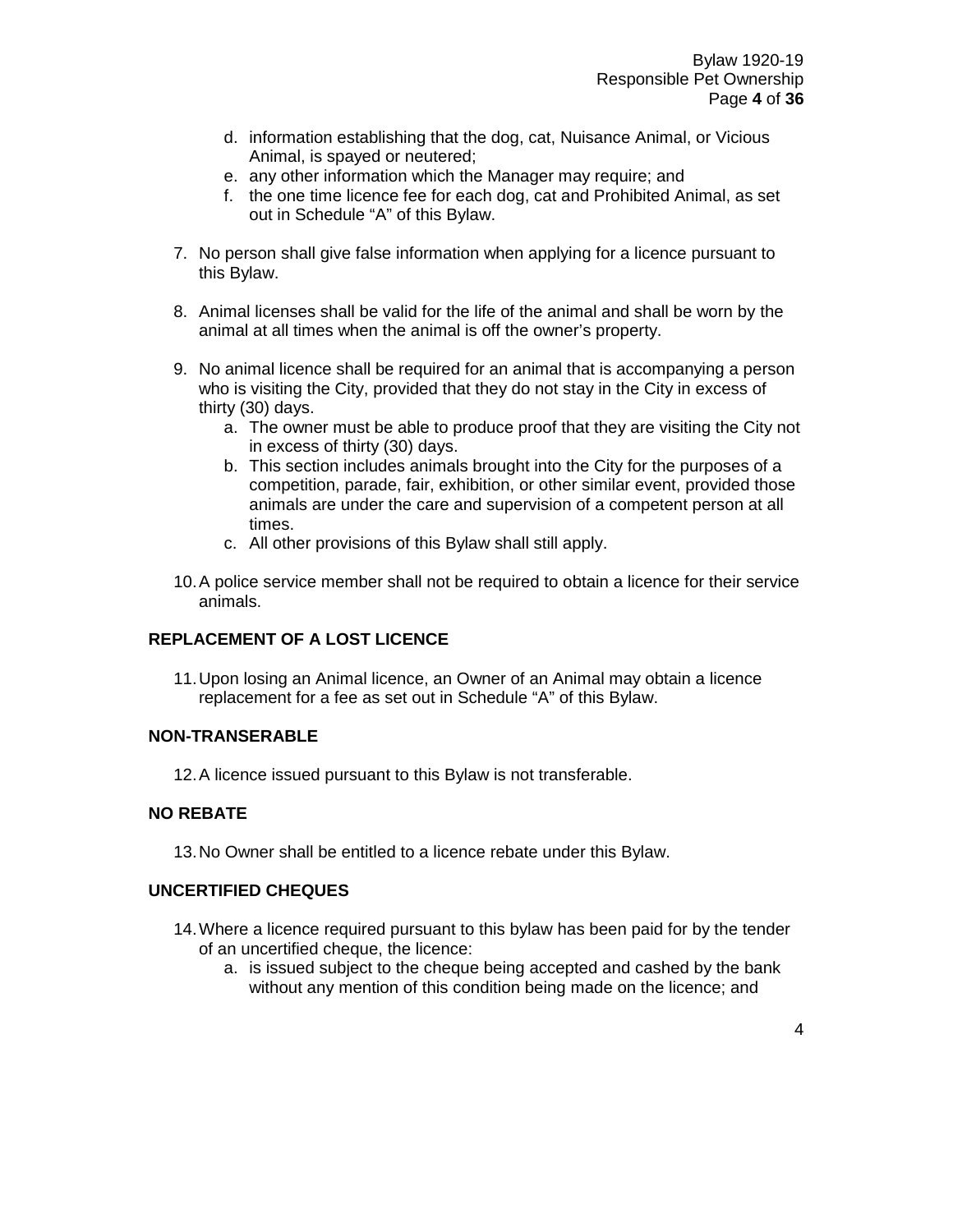b. is automatically revoked if the cheque is not accepted and cashed by the bank on which it is issued.

#### **SERVICE DOGS**

15.Where an individual with a disability is the Owner of a Service Dog trained and used to assist such individual, if that individual provides to the satisfaction of the Manager, identification that identifies the individual and the individual's Service Dog, then there shall be no fee payable by the Owner for a licence for the Service Dog as set out in Schedule "A" of this Bylaw.

#### **RESPONSIBLITIES OF OWNERS**

#### **RUNNING AT LARGE**

16.The owner of an Animal shall ensure that such Animal is not Running at Large unless provided for in this bylaw.

#### **ANIMALS IN OFF-LEASH AREA**

- 17.An Owner of a dog is not required to have the dog on a Leash in a Park or portion of a Park which has been designated as an Off-Leash Area by Council.
- 18.The Owner of a dog in an Off-Leash Area shall ensure that such dog is under control of the Owner at all times.
	- a. No Owner or person will allow or permit more than (4) dogs in their custody in an Off-Leash Area.
	- b. The Owner of a dog must be physically capable of controlling and restraining all dogs in their custody in an Off-Leash Area.
	- c. The Owner of a dog that is off Leash while in an Off-Leash Area shall carry an appropriate Leash for all dogs in their custody, on their person.
- 19.Whether or not a dog that is off Leash is under the control of the Owner is a question of fact to be determined by the Provincial Court hearing a prosecution pursuant to this Section, having taken into consideration any or all of the following factors:
	- a. whether the dog was at such a distance from its Owner so as to be incapable of responding to voice, sound or sight commands;
	- b. whether the dog was responding to voice, sound or sight commands from the Owner;
	- c. whether the dog bit, attacked, or did any act that injured or threatened a person or another Animal;
	- d. whether the dog caused damage to property.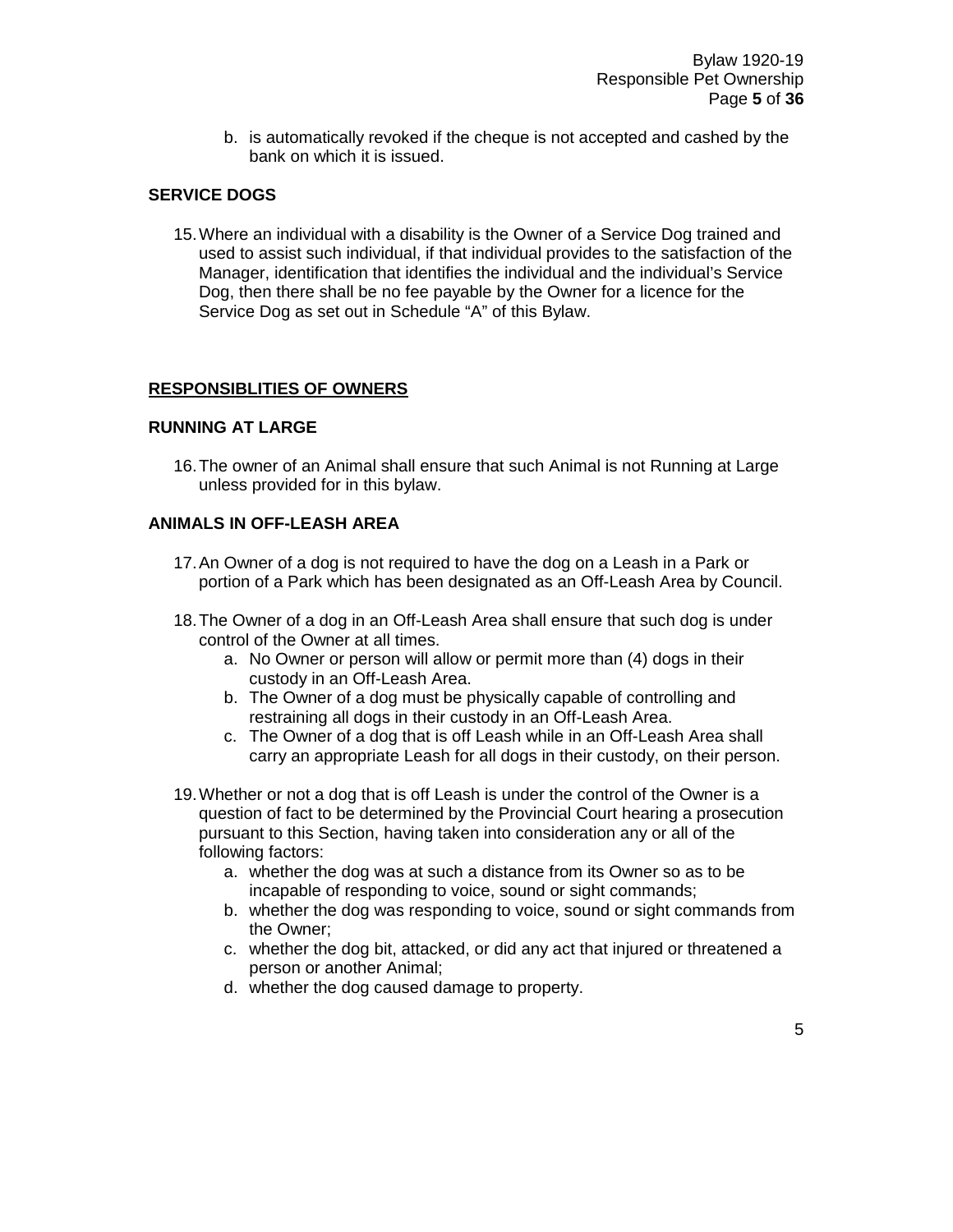- 20.No Owner of an Animal in Heat, Animal suffering from a communicable disease or a Vicious Animal shall permit the Animal to be in an Off-Leash Area at any time.
	- a. A Peace Officer may, upon a dog being in Heat or upon the Owner being in contravention of any provision of this Bylaw, order the Owner of an off Leash dog, in an Off-Leash Area, to:
		- i. restrain the dog by means of a Leash; or
		- ii. remove the dog from an Off-Leash Area;
		- iii. or both.
- 21.An Owner who fails to comply with an order made by a Peace Officer pursuant to this section to restrain or remove a dog is guilty of an offence.
- 22.Nothing in this Section relieves a person from complying with any other provisions of this Bylaw.

#### **ANIMALS IN PROHIBITED AREAS**

- 23.The Owner of an Animal shall ensure that such Animal does not enter or remain in or on:
	- a. a Playground, tennis court, Cemetery; or
	- b. any other area which has been designated by the Manager as an area where Animals are prohibited and where sign prohibiting the animal have been posted.
- 24.The Owner of an Animal shall further ensure that such Animal is not running at large on a Playground, tennis court, Cemetery, School Grounds or Sports Field.
- 25.If an Animal defecates on any Playground, tennis court, Cemetery, School Grounds or Sports Field, the Owner or any other person in control of the Animal shall remove such feces immediately.

#### **UNATTENDED ANIMALS**

- 26.The Owner of an Animal shall ensure that such Animal shall not be left unattended while tethered or tied on premises where the public has access, whether the access is expressed or implied.
- 27.The Owner of an Animal shall ensure that such Animal not be left unsupervised while tethered or tied on private property.
- 28.The Owner of an Animal left unattended in a motor vehicle shall ensure: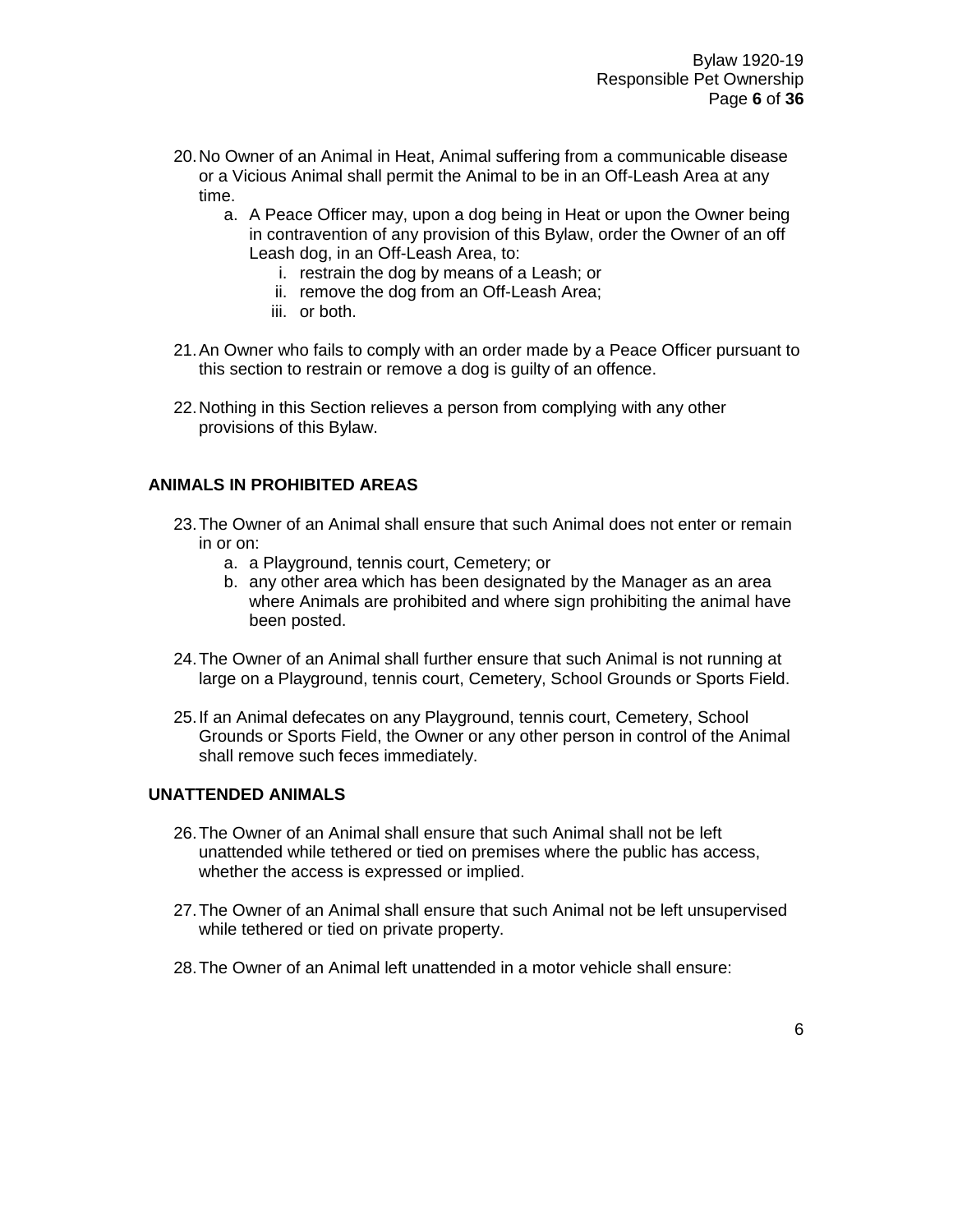- a. the Animal is restrained in a manner that prevents contact between the Animal and any member of the public; and
- b. the Animal has suitable ventilation.
- 29.The Owner of an Animal shall not leave an Animal unattended in a motor vehicle if the weather conditions are not suitable for containment and as a result thereof puts the Animal's well-being and safety at risk.

#### **SECURING ANIMALS IN VEHICLES**

- 30.No person shall allow an Animal to be riding outside of the passenger cab of a motor vehicle on a Highway, regardless of whether the motor vehicle is moving or parked.
	- a. A person may allow an Animal to be outside the passenger cab of a motor vehicle, if the Animal is:
		- i. in a fully enclosed trailer;
		- ii. in a fully enclosed cargo area of the bed of a motor vehicle:
		- iii. contained in a ventilated kennel or similar device securely fastened to the cargo bed of the motor vehicle; or
		- iv. securely tethered in such a manner that the Animal is not standing on bare metal, cannot jump or be thrown from the motor vehicle, is not in danger of strangulation, and cannot reach beyond the outside edges of the motor vehicle.
- 31.The owner of a motor vehicle may be charged with an offense referred to in the above section and found guilty of the offence unless the owner of the motor vehicle satisfies the Court that:
	- a. the motor vehicle was not being driven or was not being parked by the owner; and
	- b. that the person driving or parking the motor vehicle as the time of the offense did so without the owner's express or implied consent.

#### **ANIMALS IN HEAT**

- 32.The owner of an Animal that is in Heat shall confine the Animal indoors or within a building or enclosure which will prevent the escape of the Animal or entry of other animals until the Animal is no longer in Heat.
- 33.The Owner of an Animal that is in Heat may allow the Animal to leave the building or enclosure in order to urinate or defecate on the Owner's property or permitted property of the Owner if the Owner:
	- a. keeps the Animal on a Leash while it is being walked off the Owner's property;
	- b. immediately returns the Animal to the building or enclosure upon completion of the urination or defecation.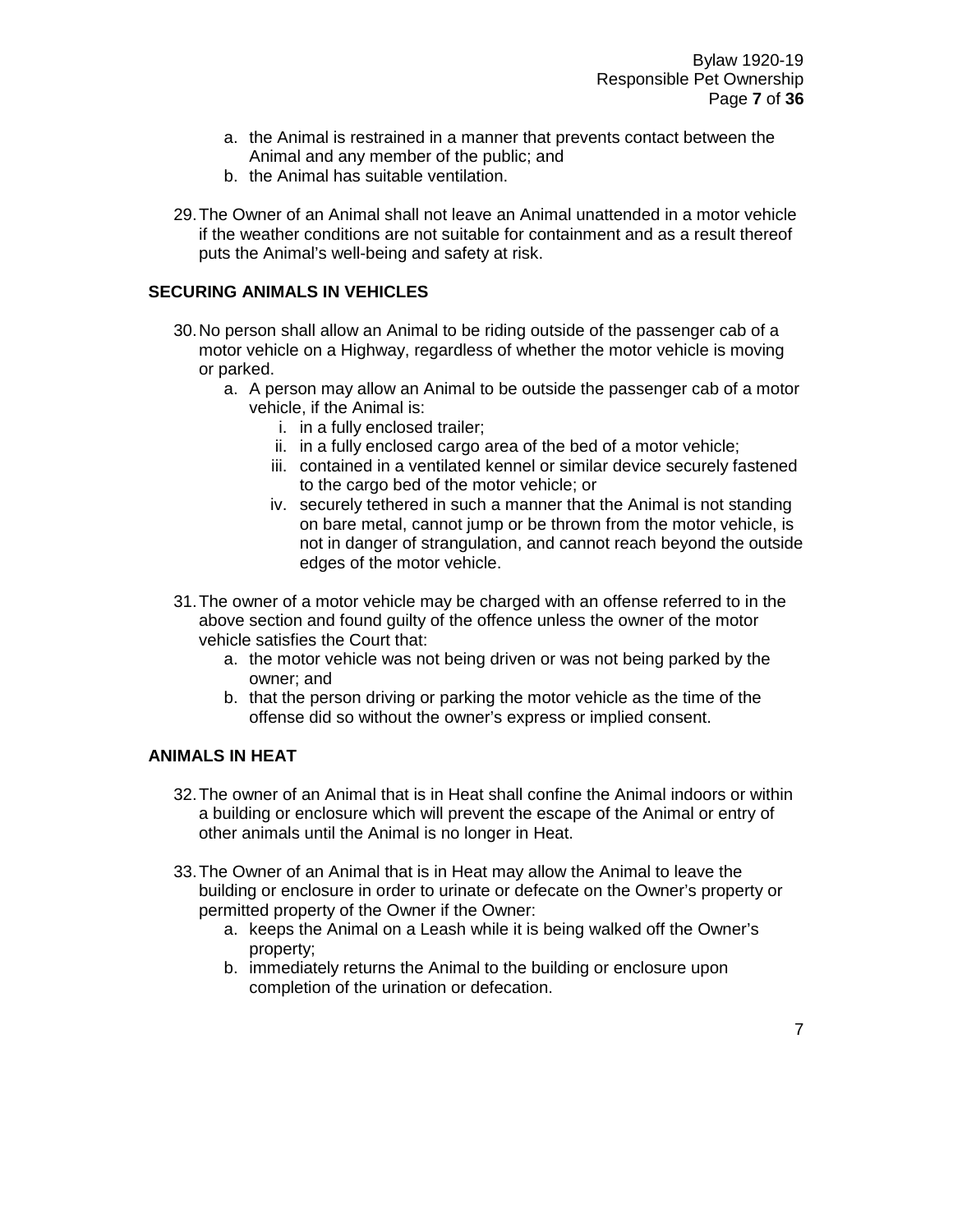34.The Owner of an Animal that is in Heat shall not allow or permit said Animal to be at any location where the Animal may be a source of attraction to other animals.

#### **COMMUNICABLE DISEASES**

- 35.An Owner of an Animal which is suffering from a communicable disease shall:
	- a. not permit the Animal to be in any public place;
	- b. not keep the Animal in contact with or in proximity to any other Animal;
	- c. keep the Animal locked or tied up; and
	- d. immediately report the matter to the Veterinarian Inspector of the Health of Animals Branch of the local office of the Federal Department of Agriculture, and the Manager.

#### **NUISANCES**

#### **REMOVING EXCREMENT**

- 36.If an Animal defecates on any public or private property other than the property of its Owner, the Owner shall remove such feces immediately.
- 37.If an Animal is on any public or private property other than the property of its Owner, the Owner shall have in his possession a suitable means of facilitating the removal of the Animal's feces.
- 38.The Owner of an Animal shall ensure that feces left by it on the property of the Owner does not accumulate to such an extent that it seriously interferes with other property owners' reasonable enjoyment of their property, due to excessive odor and/or unsightliness.

#### **NOISE**

- 39.The Owner of an Animal shall ensure that such Animal shall not excessively bark, howl, or otherwise make or cause excessive noise which disturbs any person and unreasonably interferes with that person's peaceful enjoyment of his property.
- 40.Whether or not any such barking, howling, or other such noise is excessive and unreasonably interferes with a person's peaceful enjoyment of his property is a question of fact to be determined by a Court hearing a prosecution pursuant to this Bylaw.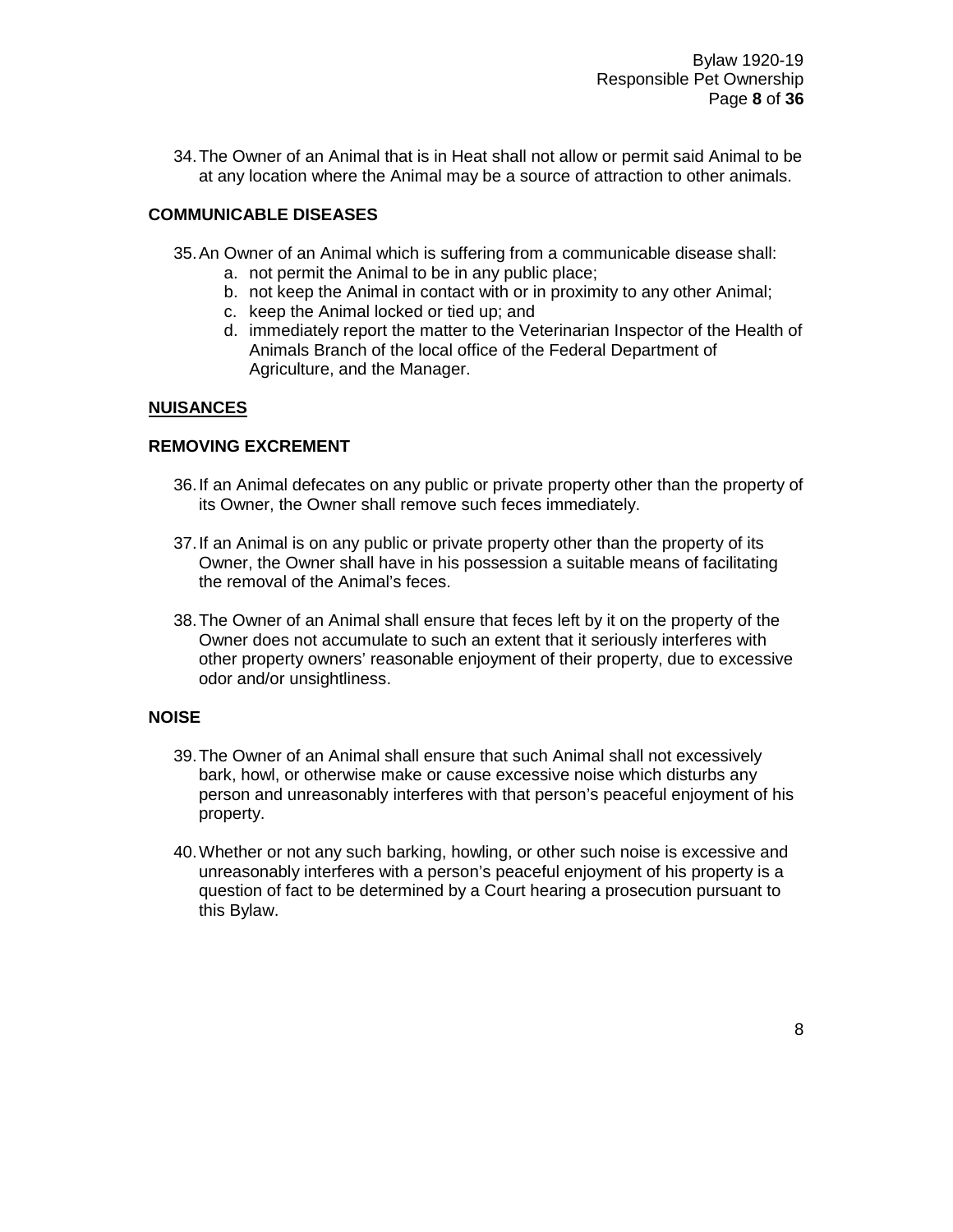#### **SCATTERING GARBAGE**

- 41.The Owner of an Animal shall ensure that the Animal shall not upset any waste receptacle or scatter the contents thereof either in or about a street, lane, or other Public property or in the possession of the Owner of the Animal.
- 42.The Owner of an Animal shall immediately return any such upset waste receptacle to an upright position, and clean up any contents that may have been scattered in or about a street, lane, or other public property or in or about any premises not belonging to or in the possession of the Owner of the Animal.

#### **THREATENING BEHAVIOURS**

- 43.The Owner of any Animal shall ensure that such Animal does not:
	- a. bark at, or chase other animals, Wildlife, Livestock or other domesticated household pets, in a threatening manner;
	- b. bark at, or chase bicycles, motor vehicles, or other vehicles;
	- c. growl, lunge, snarl, chase or otherwise threaten a person or persons, whether on the property of the Owner or not, unless the person chased or threatened is a trespasser of the property owner;
	- d. bite, attack, or cause damage to property, animals, Wildlife, Livestock or other domesticated household pets, whether on the property of the Owner or not;
	- e. cause Severe Injury to an Animal, Wildlife, Livestock or other domesticated household pets;
	- f. cause death to an Animal, Wildlife, Livestock or other domesticated household pets;
	- g. attack a person or persons whether on the property of the Owner or not; unless the person attacked is a trespasser on the property owner;
	- h. bite a person or persons whether on the property of the Owner or not; unless the person attacked is a trespasser on the property owner;
	- i. bite or attack a person or persons whether on the property of the Owner or not, causing Severe Injury or not; unless the person attacked is a trespasser on the property owner;
	- j. commit any act other than biting or attacking that injures a person or persons whether on the property of the Owner or not;
- 44.No Owner shall use or direct an Animal to attack, chase, harass or threaten a person, Animal, Wildlife, Livestock, or other domesticated household pets.

#### **OTHER ANIMALS, HORSES and LIVESTOCK**

45.Unless so permitted by the Manager, no person shall allow a horse owned or controlled by them to be in a Park or on a Pathway or Highway.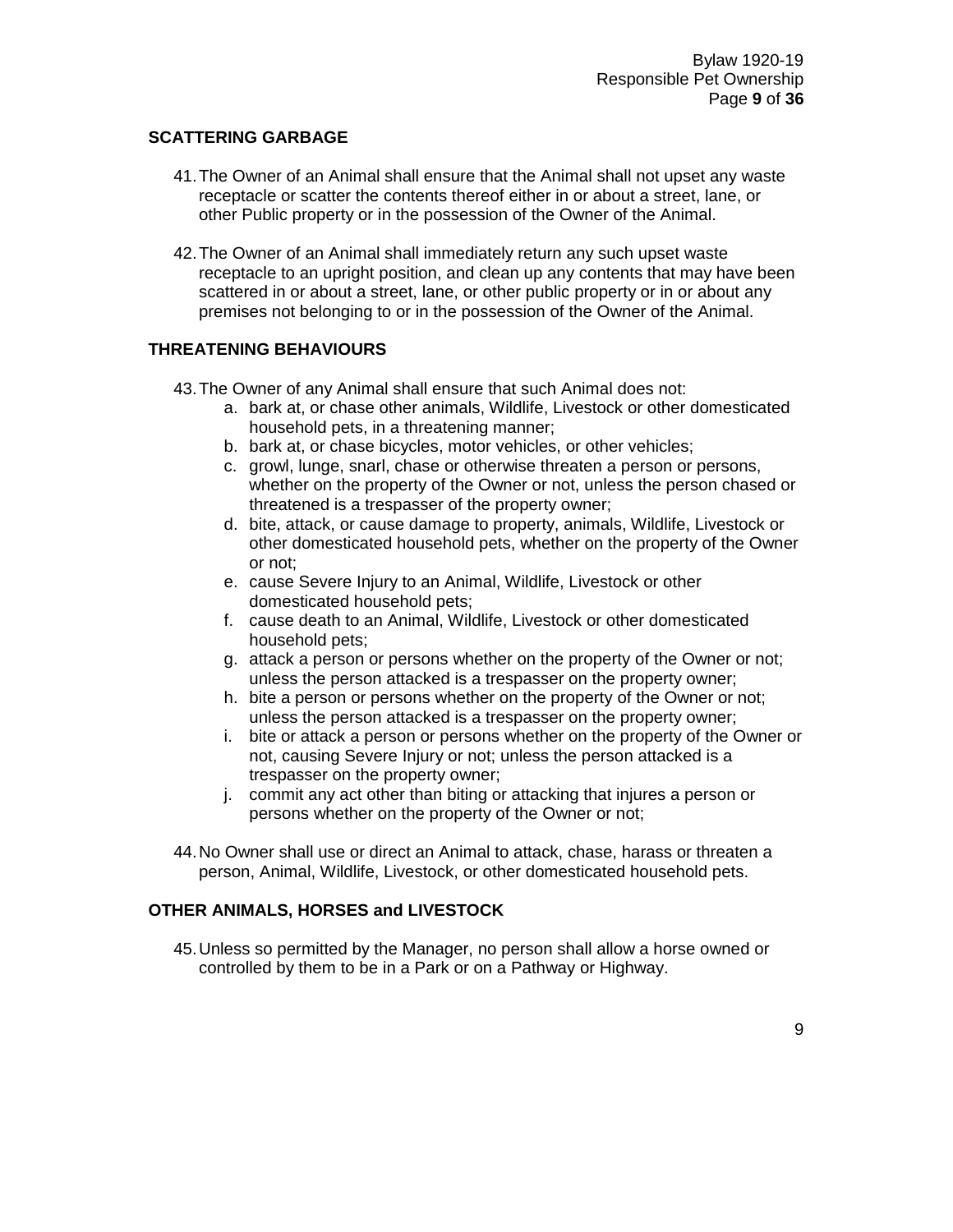- a. This section shall not apply to horses owned and ridden by the Royal Canadian Mounted Police.
- b. This section shall not apply to horses or livestock ridden or used in a City-Sponsored event, approved community event or parade.
- 46.The Owner of a horse or Livestock shall remove defecation from a Highway or Pathway immediately.
- 47.No Person shall keep Livestock in any area of the City except where the keeping of Livestock is allowed under the City of Wetaskiwin Land Use Bylaw as amended from time to time.

#### **PIGEONS**

48.No person shall keep pigeons in any area of The City of Wetaskiwin for any purpose.

#### **PROHIBITED ANIMALS**

- 49.No person shall engage in apiculture (beekeeping), or keep an apiary (bees) in any area of The City of Wetaskiwin.
- 50.No person shall keep an animal deemed dangerous or objectionable in the opinion of the Medical Officer of Health.
- 51.No person shall keep a prohibited animal(s), as outlined in Schedule "D", unless authorized by the Manager in writing and the Manager shall specify the number of Animals permitted including any other conditions with such authorization and must obtain a valid prohibited animal licence, as outlined in Schedule "A".
	- a. The Owner of a prohibited animal is guilty of an offence if they fail to comply with the written conditions specified by the Manager pursuant to this bylaw.
	- b. Prohibited animals are permitted within the City of Wetaskiwin if they are involved in a competition, parade, fair, exhibition, zoo, or other similar event, provided that prior written permission is obtained from the Manager and the animals are kept secure and under control of a competent person at all times.
- 52.A Peace Officer, authorized by the Manager, may give written notice to the Owner of a prohibited animal, specifying that the Animal(s) be removed from the City by a specified date.
	- a. The Owner of a prohibited Animal is guilty of an offence if they fail to remove the prohibited Animal by the date specified by a Peace Officer.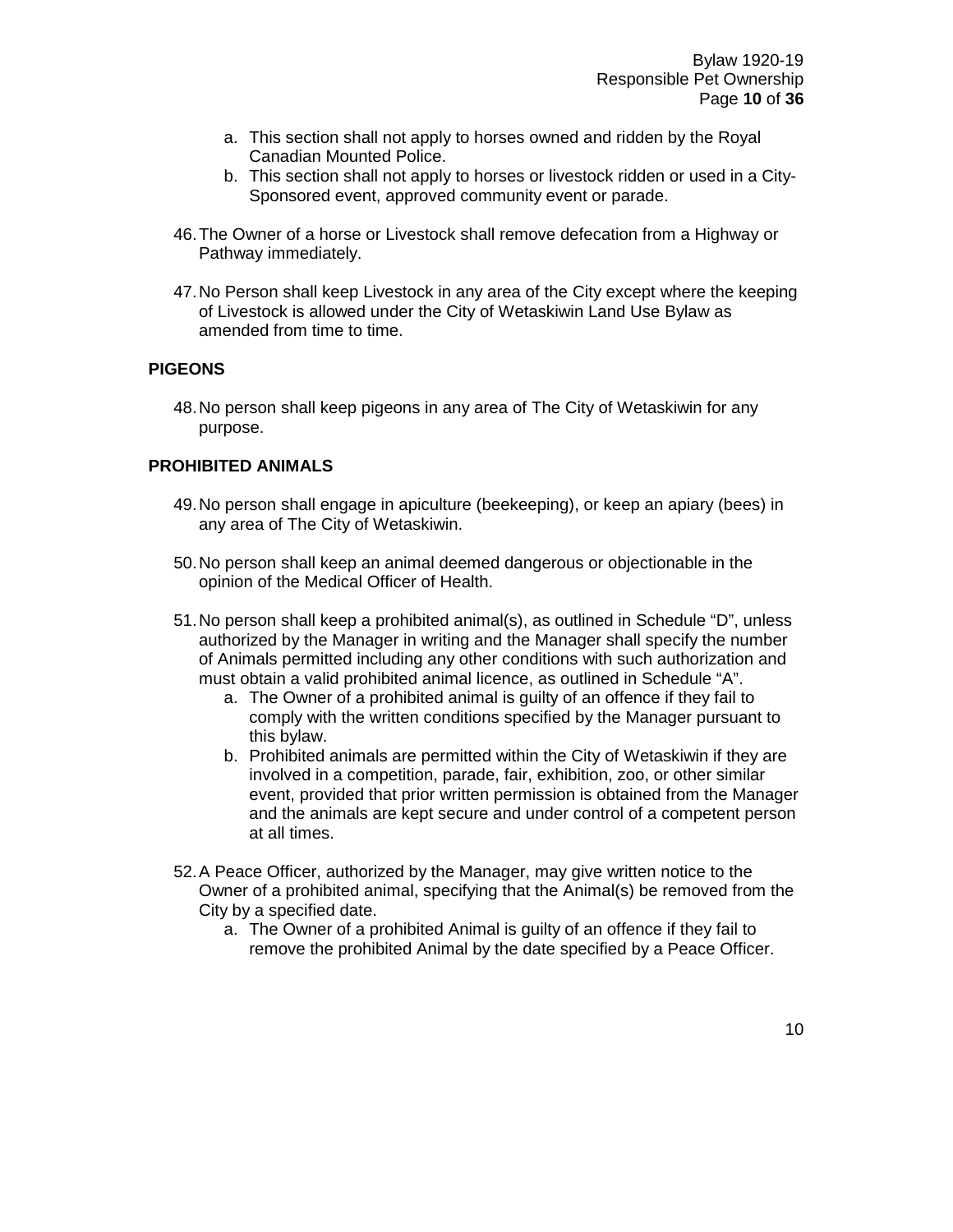#### **CAT TRAPS**

- 53.A resident of the City of Wetaskiwin may make an application to Enforcement Services to use a live cat trap, provided by the City, to catch any Cats located on their Property.
	- a. Cat traps will only be provided to residents from April 1 to September 30.
	- b. Upon catching a Cat the resident will deliver it forthwith to the City of Wetaskiwin Animal Shelter or contact the City of Wetaskiwin Enforcement Services.
	- c. Cat traps shall be provided free of charge to any resident or business within the City of Wetaskiwin with the proper identification.

#### **NUISANCE ANIMALS**

54.The Manager may declare an Animal to be a Nuisance Animal;

- a. In declaring an Animal to be a Nuisance Animal, the Manager shall consider any sections of this bylaw that have been contravened by such Animal, and shall also have consideration for how the number of contraventions.
	- i. The Manager may further take into consideration any of matter which in the opinion of the Manager is relevant.
- b. The nuisance declaration may be appealed in writing and with payment of any associated fees to the City Manager within fourteen (14) days of receiving the notice pursuant to Section 107 of this bylaw.
- 55.The Manager may apply such conditions to the Owner and Animal as deemed appropriate to eliminate the nuisance.
- 56.The declaration of an Animal as a Nuisance Animal shall be reviewed annually by the Manager, and may be continued, with or without conditions, or revoked.
- 57.The Owner of an Animal shall comply with all conditions set out in a Nuisance Animal declaration made by the Manager pursuant to this section.

#### **VICIOUS ANIMALS**

#### **HEARINGS and ORDER**

- 58.An Animal may be declared to be a Vicious Animal by a Justice during a hearing.
	- a. The Owner of an Animal alleged to be a Vicious Animal shall be provided Notice of a Hearing for determination by the Provincial Court not less than ten (10) days before the date of the hearing.
	- b. The Manager may order the Owner of an Animal alleged to be a Vicious Animal to surrender the Animal to a Peace Officer and the Animal shall be taken and held in an Animal Shelter at the Owner's cost pending the outcome of the Hearing and any appeals.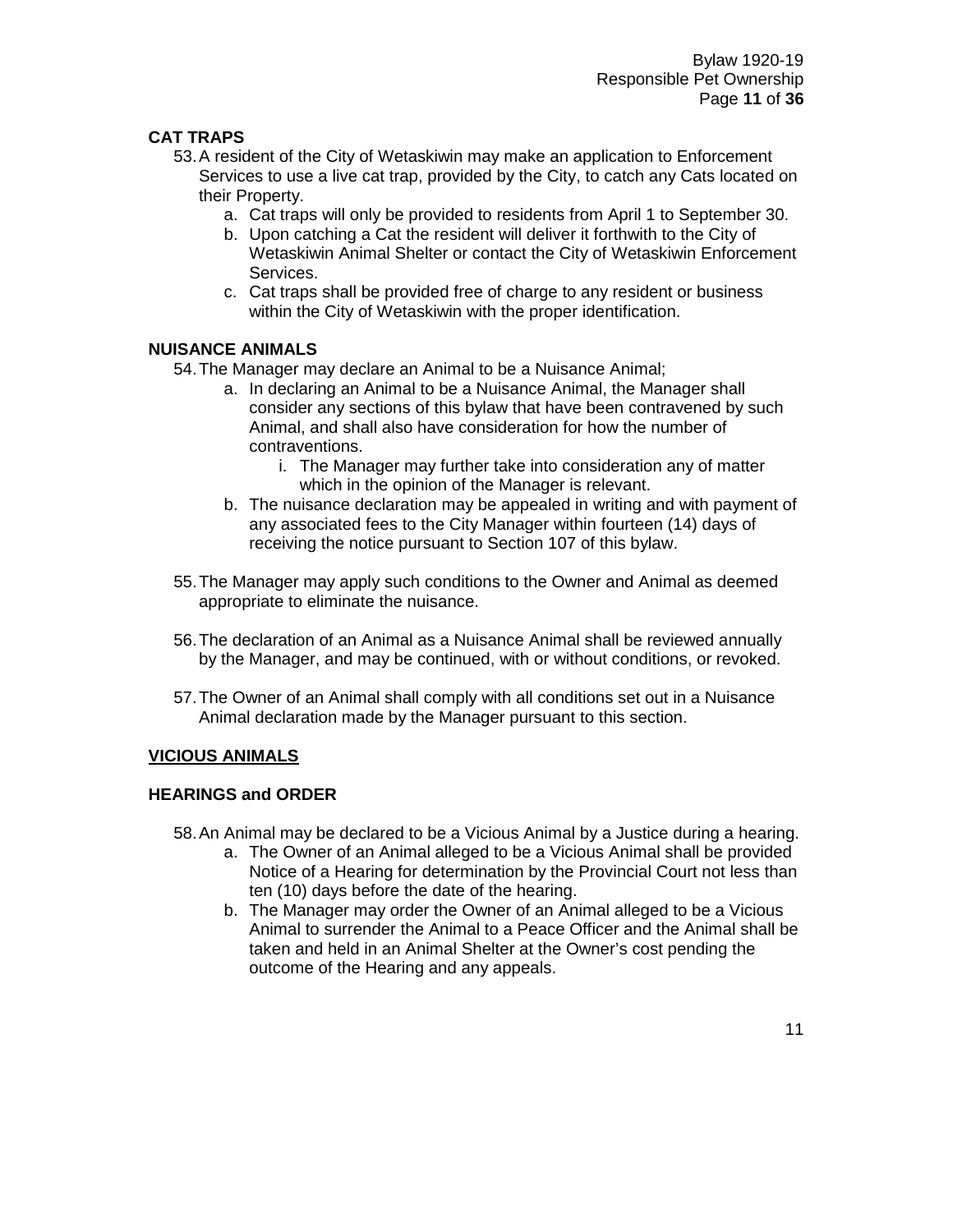- c. The Manager may allow the Owner to keep possession of an Animal alleged to be a Vicious Animal, pending the outcome of the Hearing and any related appeals, with contain and control conditions, which in the opinion of the Manager, ensures the safety of the public.
- 59.Upon hearing the evidence, the Justice shall make an order in a summary way declaring the Animal as a Vicious Animal if the Justice finds as a fact that the Animal has caused Severe Injury to a person, whether on public or private property.
- 60.Upon hearing the evidence, the Justice may make an order declaring the Animal to be a Vicious Animal or order the Animal destroyed, or both, if in the opinion of the Justice the Animal is likely to cause serious damage or injury to persons, property or other animals, Wildlife, Livestock or other domesticated household pets, taking into account the following factors:
	- a. whether the Animal, when unprovoked, has shown a tendency to pursue, chase or approach in a menacing fashion any person or persons or other Animal, Wildlife, Livestock or other domesticated household pets upon the street, sidewalk or on any public or private property;
	- b. whether the Animal has attempted to Bite, or has bitten any person or Animal, Wildlife, Livestock or other domesticated household pets;
	- c. whether the Animal has injured, attacked, or caused Severe Injury to any person or Animal, Wildlife, Livestock or other domesticated household pets;
	- d. the Aggression Scale Classification made by a Peace Officer pursuant to Section 74;
	- e. the circumstances surrounding any previous biting, attacking, or injuring incidents; and
	- f. whether the Animal has caused death to another Animal, Wildlife, Livestock or other domesticated household pet.
- 61.A Vicious Animal order pursuant to this Bylaw continues to apply if the Animal is sold, given, or transferred to a new Owner and the new Owner must be made aware of the order.
- 62.The Owner of a Vicious or dangerous Animal must immediately notify the Manager upon relocating in the City. The Manager may take cognizance of an order issued in another jurisdiction and direct that the order apply within the City.
- 63.The Owner of an Animal alleged to be a Vicious Animal shall comply with a surrender order made by the Manager, or any contain and control conditions prescribed by the Manager or Justice pursuant to this bylaw.

#### **VICIOUS DOG REGULATIONS**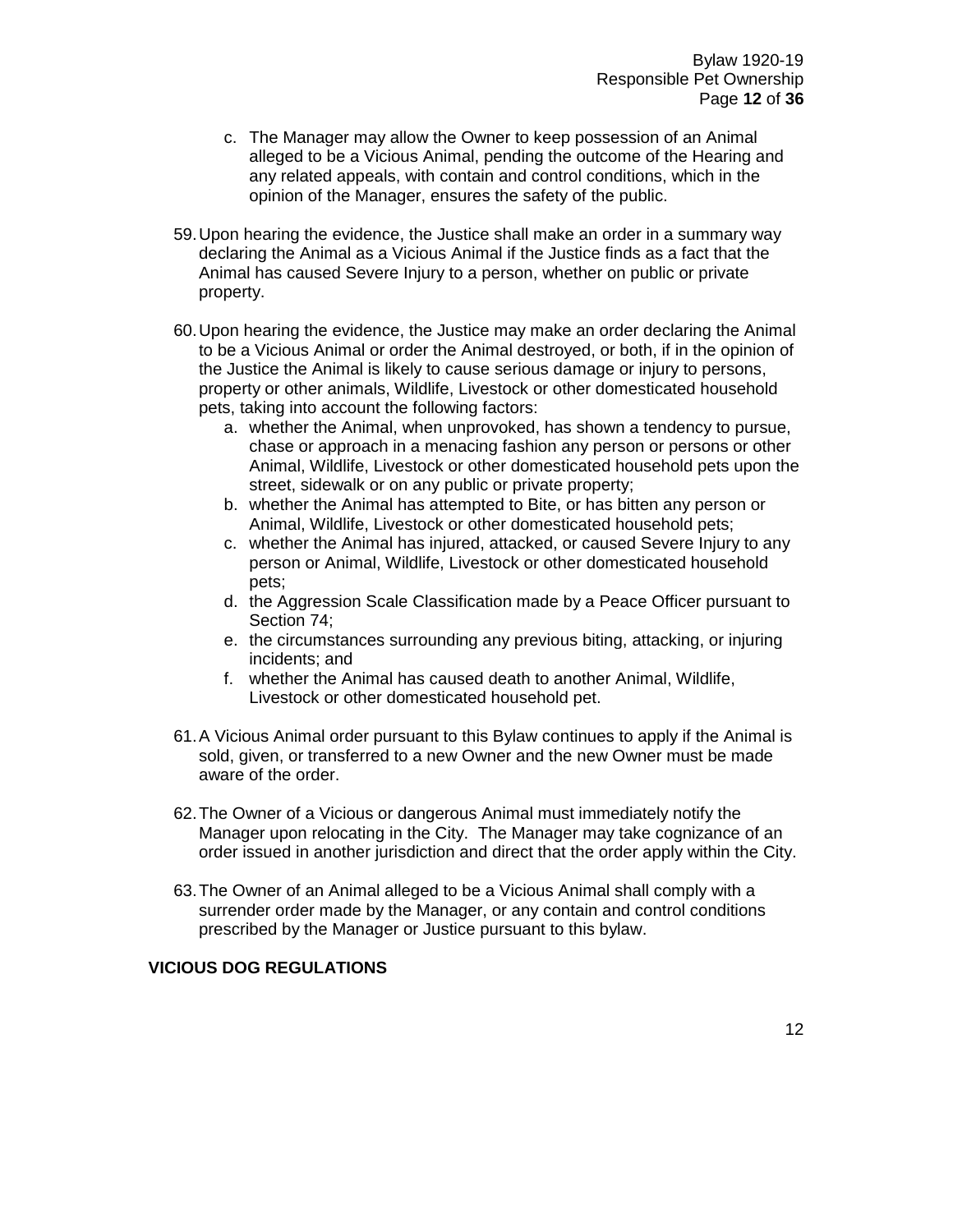- 64.The Owner of a Vicious Animal shall within (10) days after the Animal has been declared vicious by a Justice:
	- a. have a licenced veterinarian tattoo or implant an electronic identification microchip in or on the Vicious Animal identifying the Animal with a unique identifier to the Animal;
	- b. provide the information contained on the tattoo or in the microchip to a Peace Officer; and
	- c. have the Vicious Animal spayed or neutered if such a procedure has not yet been carried out on the Animal.
- 65.The Owner of a Vicious Animal shall:
	- a. forthwith notify a Peace Officer should the Vicious Animal be sold, gifted, or transferred to another person or die; and
	- b. remain liable for the actions of the Vicious Animal until formal notification of sale, gift, or transfer is given to a Peace Officer.
- 66.With regards to the behavior of a Vicious Animal, the Owner of a Vicious Animal shall:
	- a. ensure that such Vicious Animal does not engage in any threatening behaviors prohibited by this Bylaw;
	- b. ensure that such Vicious Animal does not damage or destroy public or private property;
	- c. ensure that such Vicious Animal is not Running at Large; and
	- d. forthwith notify a Peace Officer of the Vicious Animal Running at Large in the event of escape.
- 67.The Owner of a Vicious Animal shall ensure that when such Vicious Animal is confined indoors on the property of the Owner such Vicious Animal is:
	- a. under the control of a person eighteen (18) years of age or older.
- 68.The Owner of a Vicious Animal shall ensure that when such Vicious Animal is confined outdoors on the property of the Owner such Vicious Animal is:
	- a. in a locked pen or other structure, constructed in order to prevent he escape of the Vicious Animal, and capable of preventing the entry of any person not in control of the Vicious Animal. The locked pen or structure shall:
		- i. have secure sides and a secure top, and if it has no bottom secured to the sides, the sides must be embedded in the ground to a minimum depth of thirty (30) centimeters;
		- ii. provide the Vicious Animal with shelter from the elements;
		- iii. be of the minimum dimensions of one and one-half (1.5) meters by three (3) meters and be a minimum one and one-half (1.5) meters in height; and
		- iv. not be within one (1) meter of the property line or within five (5) meters of a neighbouring dwelling unit.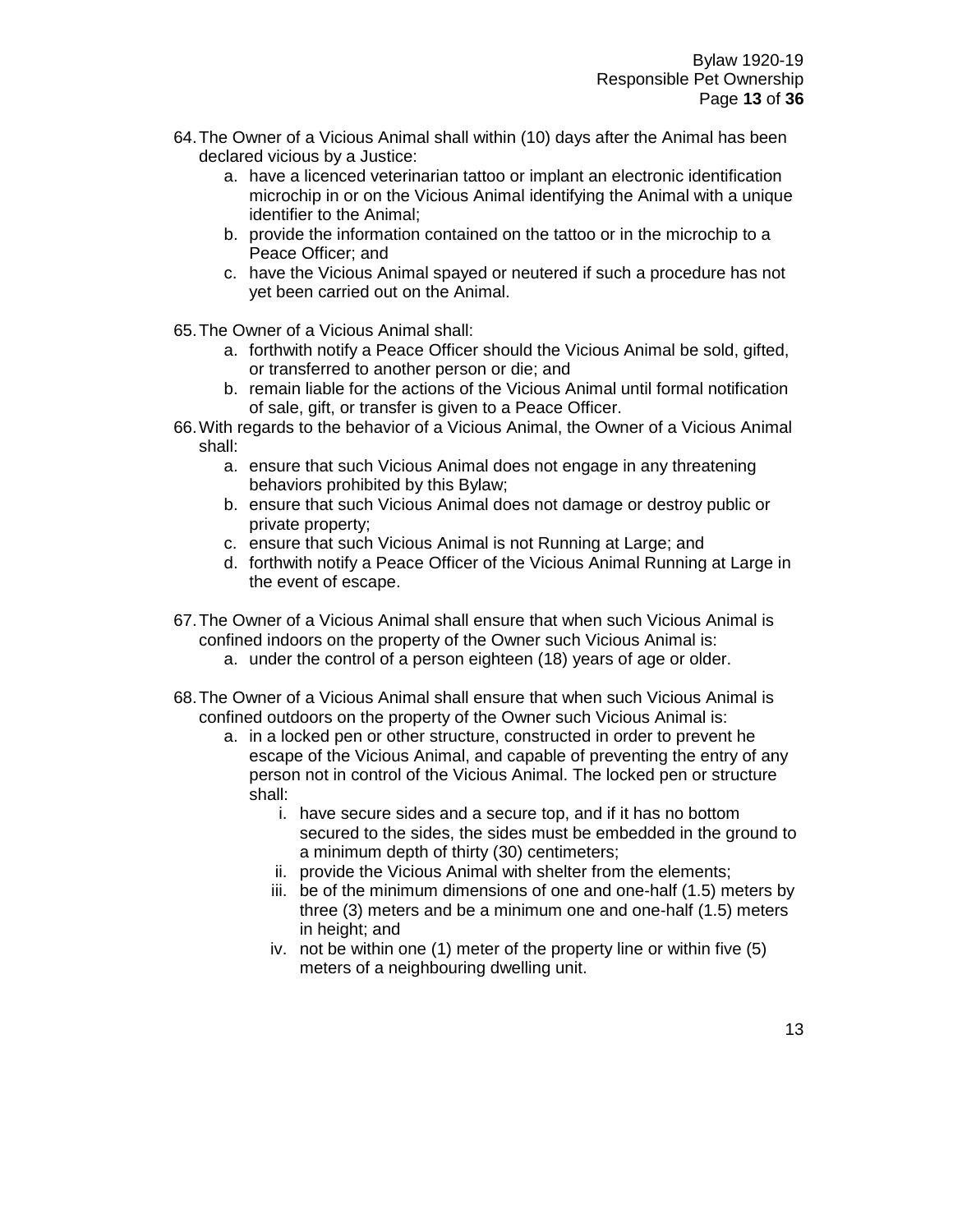- b. Or securely muzzled, and under the control of a person eighteen (18) years of age or older by means of a Leash not exceeding one (1) meter in length in a manner that prevents it from being in contravention of this Bylaw.
- 69.The Owner of a Vicious Animal shall ensure that at all times, when off the property of the Owner, such Vicious Animal is securely:
	- a. muzzled;
	- b. harnessed or leashed on a lead which length shall not exceed one (1) meter in a manner that prevents it from being in contravention of this Bylaw, as well as preventing damage to public and private property; and
	- c. under the control of a person eighteen (18) years of age or older.
- 70.The Owner of a Vicious Animal shall, within ten (10) days of the date of the order declaring the Animal to be vicious, display a sign on his premise warning of the presence of the Vicious Animal in the form illustrated in Schedule "G".
	- a. The sign shall be placed at each entrance to the premises where the Vicious Animal s kept and on the pen or other structure in which the Vicious Animal is confined.
	- b. The sign shall be posted to be clearly visible and capable of being seen by any person accessing the premises.

#### **ANIMAL CONTROL OPERATIONS**

#### **NOTICE TO CONTAIN AND CONTROL**

- 71.The Manager may allow an Owner to keep possession of an Animal alleged to have been engaged in any threating behavior as set out in this Bylaw by serving notice with contain and control conditions which, in the opinion of the Manager, ensures the safety of the public.
- 72.The contain and control conditions shall be reviewed annually by the Manager, taking into account any further contraventions of this Bylaw and may be continued, revised, or revoked.
- 73.The Owner of an Animal shall comply with contain and control conditions set out in a notice issued by the Manager pursuant to this section.

#### **AGGRESSION SCALE CLASSFICATION**

74.A Peace Officer investigating a complaint involving the threatening behavior of an Animal shall classify the behavior by means of reference to the Dr. Ian Dunbar's Aggression Scale, as set out in Schedule "E" of this Bylaw.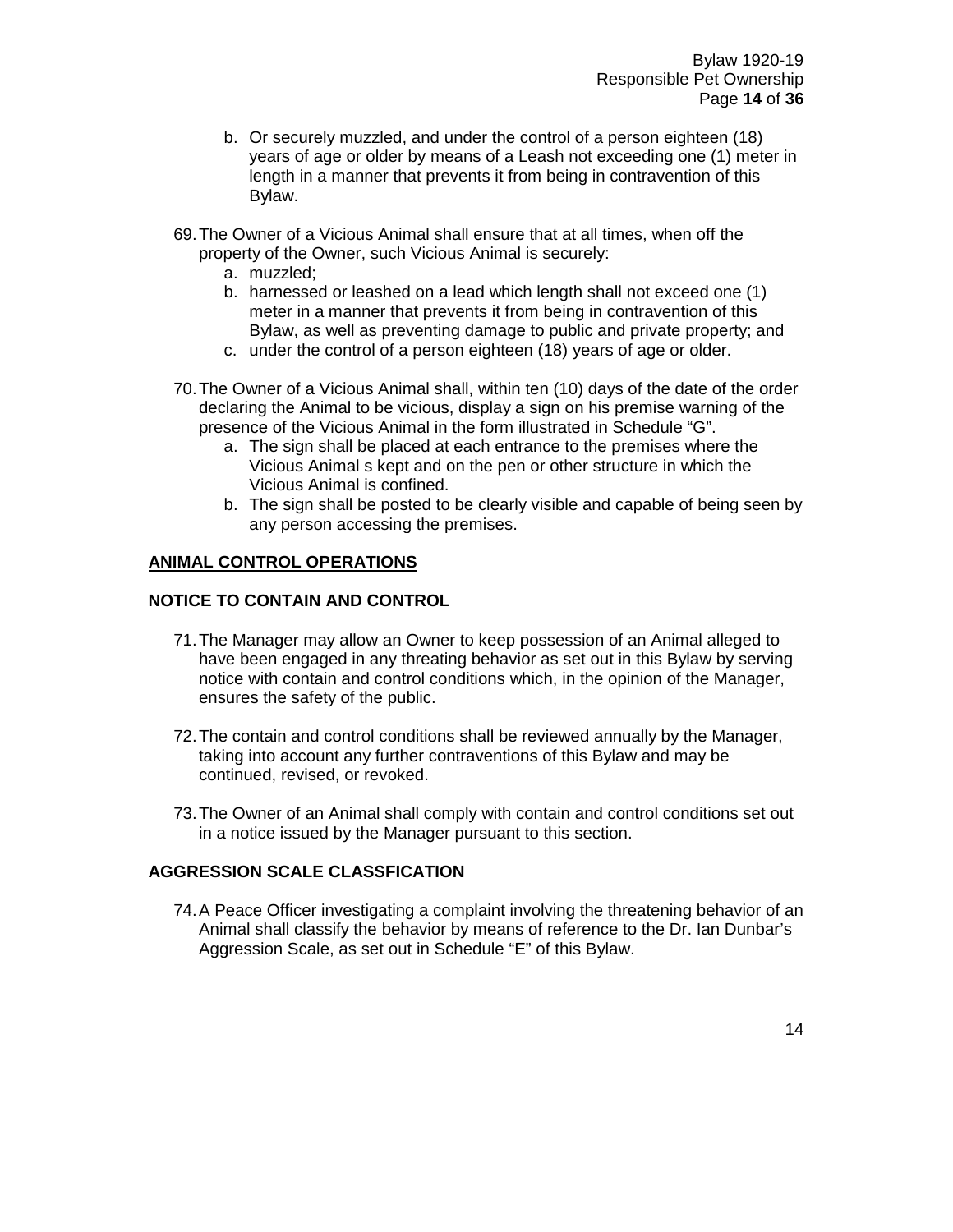### **SEIZURE**

- 75.A Peace Officer may seize, retain, and take to an Animal Shelter any Animal, Nuisance Animal or Vicious Animal
	- a. which is found Running at Large;
	- b. which is alleged to have engaged in any threatening behaviors as set out in this Bylaw;
	- c. pending the outcome of an application to declare the Animal to be a Vicious Animal or to destroy the Animal;
	- d. which is required to be impounded pursuant to the provisions of any Statue of Canada, or of the Province of Alberta, or any Regulation made thereunder; or
	- e. which has been left unsupervised while tethered or tied on private property not owned by the Animal's Owner.
	- f. Animal's owner shall be responsible for all fees associated to the animal being impounded.
- 76.A Peace Officer may enter onto any property surrounding any building, whether or not such property is enclosed by a fence or other such enclosure, and seize any Animal which has been observed Running at Large and is alleged to have been exhibiting threatening behavior as set out in this Bylaw and to take such reasonable measures necessary to subdue any such Animal, including the use of tranquilizer equipment and other capture devices, and take such Animal to an Animal Shelter.

#### **NOTIFICATION**

77.A person who takes control of any stray Animal, Nuisance Animal or Vicious Animal, shall forthwith notify a Peace Officer and provide any required information and surrender the Animal to a Peace Officer at the request of the Manager or Peace Officer.

#### **OBSTRUCTION AND INTERFERENCE**

- 78.No person, whether or not that person is the Owner of an Animal, Nuisance Animal or Vicious Animal which is being or has been pursued or seized shall:
	- a. interfere with or attempt to obstruct a Peace Officer who is attempting to seize or who has seized an Animal which is subject to seizure;
	- b. open any vehicle in which seized animals have been placed; or
	- c. remove, or attempt to remove, from the Animal Shelter and/or the possession of a Peace Officer, any Animal which has been seized.

79.No person shall:

a. untie, loosen or otherwise free an Animal which has been tied or otherwise restrained;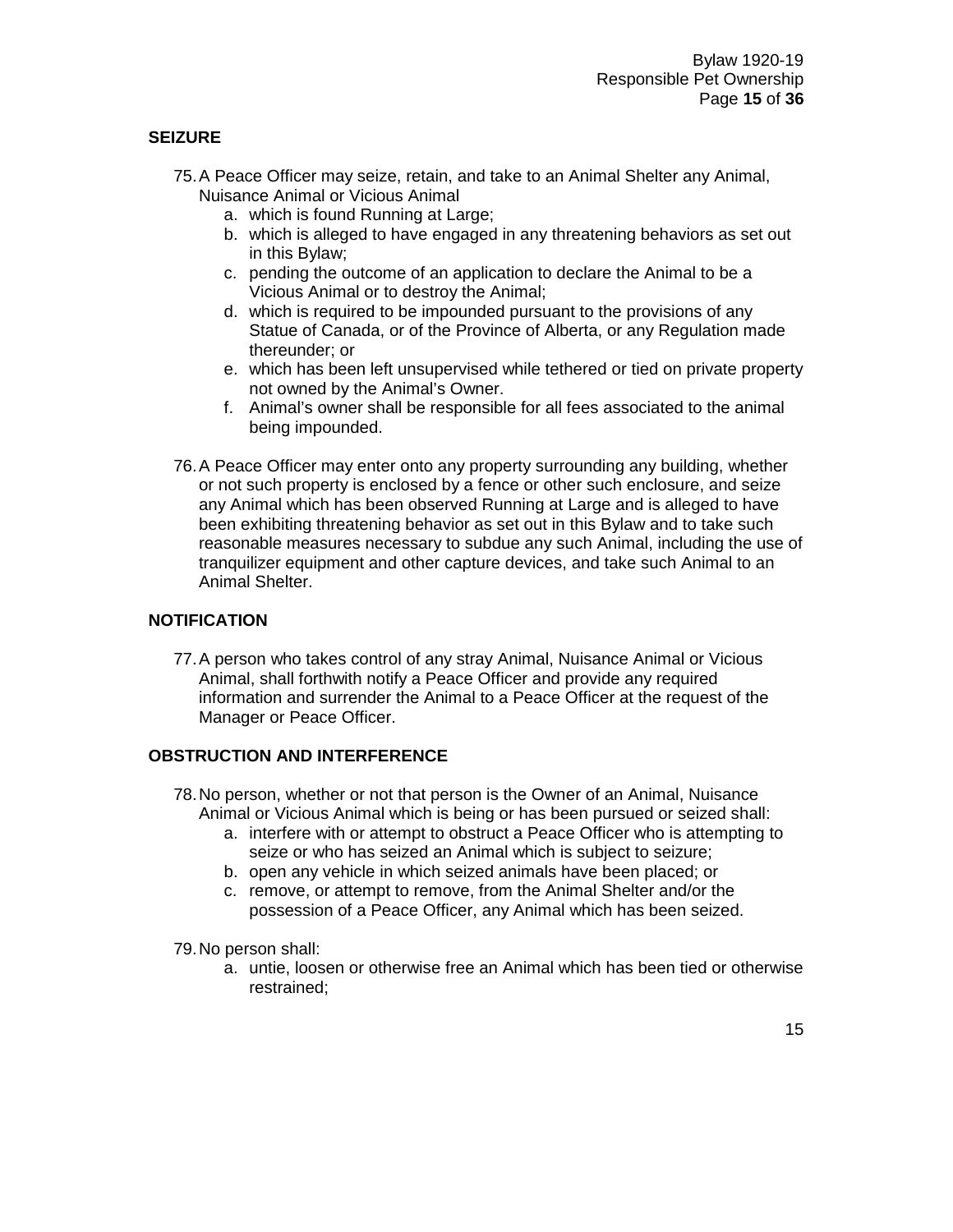- b. negligently or willfully open a gate, door or other opening in a fence or enclosure in which an Animal has been confined and thereby allow the Animal to run at large in the City of Wetaskiwin;
- c. entice an Animal to Run at Large;
- d. tease an Animal caught or confined in an enclosed space;
- e. throw or poke any object into an enclosed space when an Animal is caught or confined therein;
- f. provide false information to a Peace Officer.
- 80.The above sections shall not apply to a Peace Officer who is attempting to seize or who has seized an Animal which is subject pursuant to this Bylaw.

#### **NOTIFICATIONS**

- 81. If a Peace Officer knows or can ascertain the name of the Owner of any seized Animal, he shall serve the Owner with a copy of the Notice in Schedule "F" of this Bylaw, either personally or by leaving it with any adult person at, or by mailing it to or by leaving it at, the last known address of the Owner.
	- a. An Owner of an Animal to who a Notice is mailed is deemed to have received a Notice within seven (7) days from the date it is mailed. A Notice personally delivered to the Owner or any adult person at the last known address of the Owner shall be deemed to be served on the day of service.

#### **RECLAIMING**

- 82.The Owner of any seized Animal, Nuisance Animal or Vicious Animal may reclaim the Animal, Nuisance Animal or Vicious Animal by:
	- a. paying to the City the costs of impoundment, any care, subsistence or veterinary charges incurred as set out in Schedule "A" of this Bylaw.
	- b. obtaining the licence for such Animal, Nuisance Animal, and Vicious Animal where a licence is required pursuant to this bylaw;
	- c. complying with any all provisions which may by imposed in accordance with this Bylaw.
- 83.Where an Animal, Nuisance Animal or Vicious Animal is claimed, the Owner shall provide proof of ownership.

#### **INSPECTIONS**

84.Subject to the entry notice provisions of the *Municipal Government Act,* R.S.A. 2000 c.M-26, a Designated Officer of the City, bearing proper identification, may enter a premises to conduct an inspection in order to determine whether or not this Bylaw or an order issued pursuant to this Bylaw is being complied with and, where it is determined that this Bylaw or an order has been contravened, may,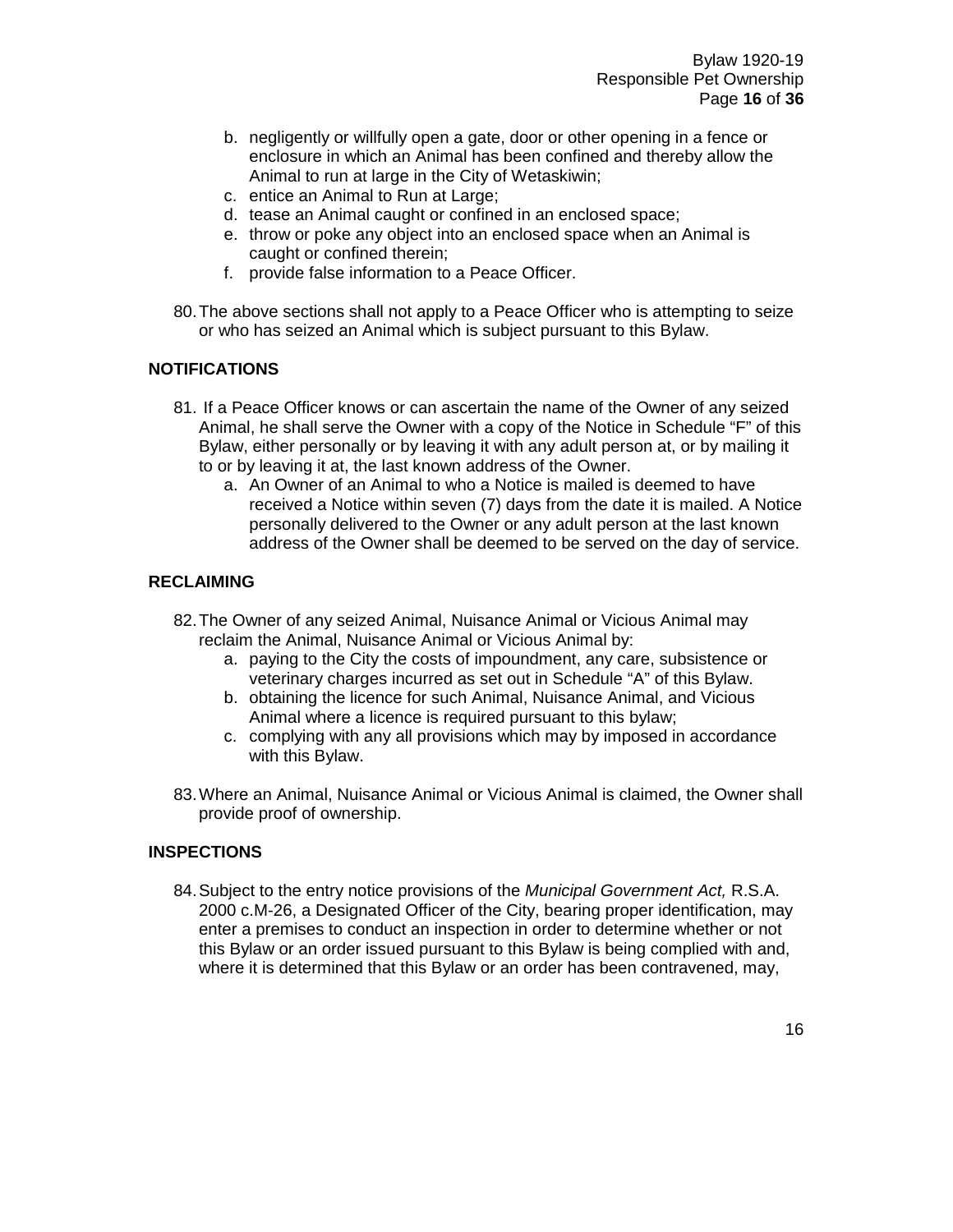with or without the assistance of a Peace Officer, seize and remove from the premises an Animal and take the Animal to an Animal Shelter.

a. No person shall interfere with or attempt to obstruct a Designated Officer, or a Peace Officer who is attempting to conduct an inspection or seizure of an Animal.

#### **AUTHORITY OF THE MANAGER**

85.The Manager, their designate or Peace Officer may:

- a. receive animals into protective care at an Animal Shelter arising from an emergency due to fire, flood, or other reasons;
- b. retain the animals temporarily at an Animal Shelter;
- c. charge the Owner fees pursuant to Schedule "A", costs of impoundment, any care, subsistence, or veterinary charges incurred as set out in Schedule "A" of this Bylaw;
- d. at the end of the protective care period, if no other arrangements are made between the Owner and the Manager, their designate or Peace Officer, or the Owner cannot be ascertained, treat such Animals as seized Animals;
- e. offer the sale, euthanize, or otherwise dispose of all unclaimed Animals which have been seized or deemed to be seized.
- 86.The Manager, their designate or Peace Officer shall not sell, euthanize, or otherwise dispose of a seized Animal until an Animal is retained in the Animal Shelter for:
	- a. seven (7) days after the Owner has received notice or is deemed to have received notice that the Animal has been seized; or
	- b. seventy-two (72) hours, if the name and address of the Owner is not known.
- 87.The Manager, may retain a seized Animal for a longer period if in his opinion the circumstances warrant the expense or there are reasonable grounds to believe that the seized Animal is a continued danger to a person, Animal, Wildlife, Livestock, or other domesticated household pets, or property.

#### **EUTHANIZING DUE TO INJURY**

88.Any veterinary surgeon, being properly and fully qualified as required by the Province of Alberta, may destroy any Animal delivered to the veterinarian after injury to the Animal, providing the injury is determined by the veterinarian to be such serious nature, based upon their professional opinion, that the Animal must be destroyed immediately and such costs of the destruction may be billed to the City, and the City is at liberty to take all steps considered necessary to recover such costs from the Owner of the Animal.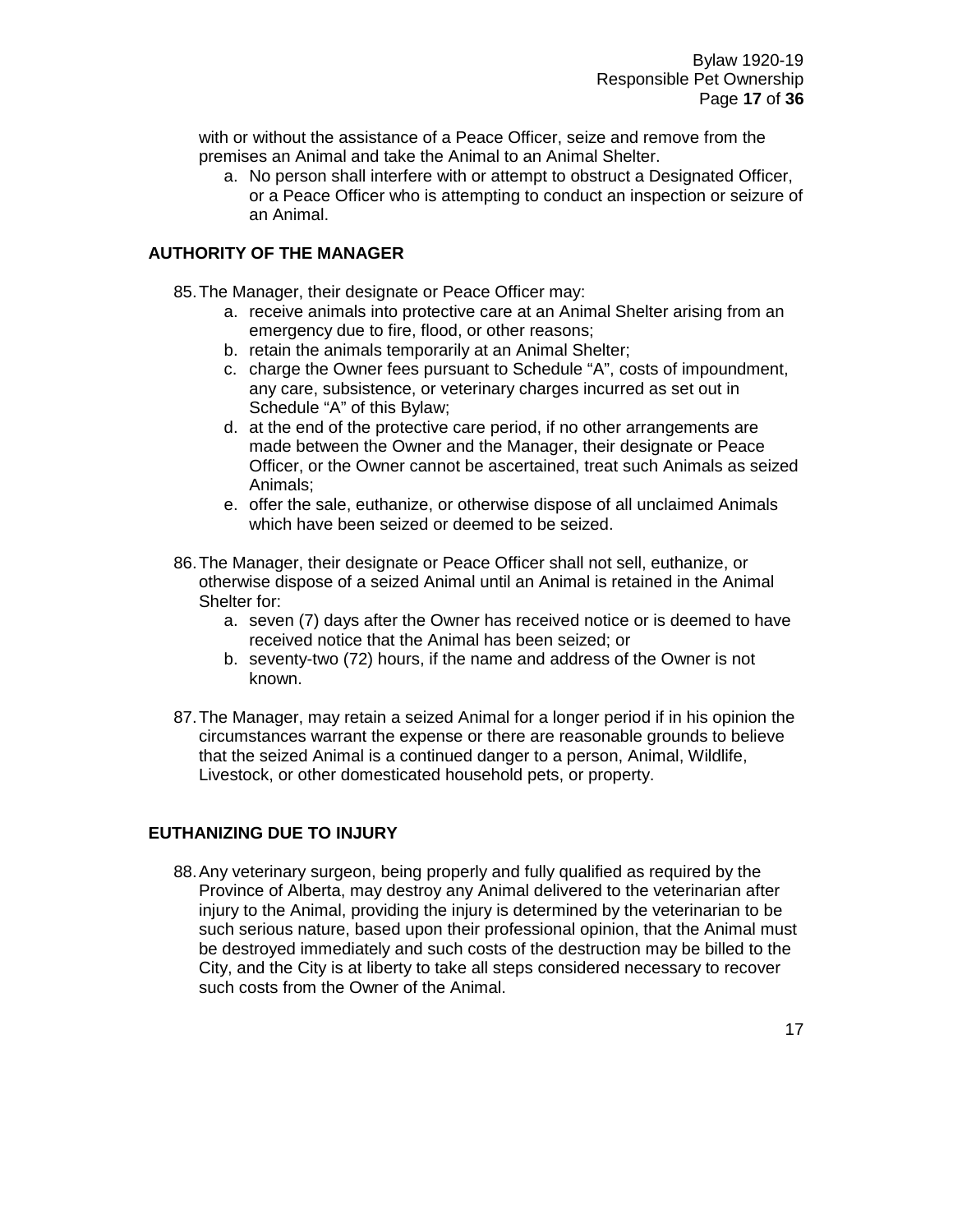#### **REQUIRE SPAY/NEUTER**

89.The Manager, may, before selling an unclaimed seized Animal, require that the Animal be spayed or neutered.

#### **FEE FOR EUTHANIZING**

90.When the Manager, his designate or Peace Officer decides to euthanize a seized Animal pursuant to this Bylaw, the Owner shall pay to the City of Wetaskiwin a fee as set out in Schedule "A" of this Bylaw.

#### **FULL RIGHT AND TITLE**

91.The purchaser of a seized Animal pursuant to the provisions of this Bylaw shall obtain full right and title to the Animal and the right and title of the Former Owner of the Animal shall cease thereupon.

#### **GENERAL PENALTY PROVISIONS**

- 92.Every Owner of an Animal or person who contravenes any provisions of this Bylaw by:
	- a. doing any act or thing which the person is prohibited from doing; or
	- b. failing to do any act or thing the person is required to do, is guilty of an offence.

#### **VIOLATION TAGS AND PENALTIES**

- 93.Where a Peace Officer believes that a person has contravened any provision of this Bylaw, he may commence proceedings by issuing a Violation Tag in accordance with Part 3 of the *Provincial Offences Procedure Act*, R.S.A. 2000, c P-34
	- a. Notwithstanding, A Peace Officer may issue, by personal service or regular mail, a Municipal Violation Tag, in a form as approved by the City, to any person alleged to have contravened any provision of this Bylaw.
- 94.The penalty in lieu of prosecution payable in respect of a contravention of this Bylaw, to be indicated on any such Municipal Violation Tag issued, is the amount provided for in Schedule "B" of this Bylaw.
	- a. where payment is tendered within 7 days from the date of service of a Municipal Violation Tag issued and served pursuant to this bylaw for an alleged offence listed in Schedule "B" shall be reduced by 50% of the specified penalty and such payment shall be accepted in lieu of prosecution.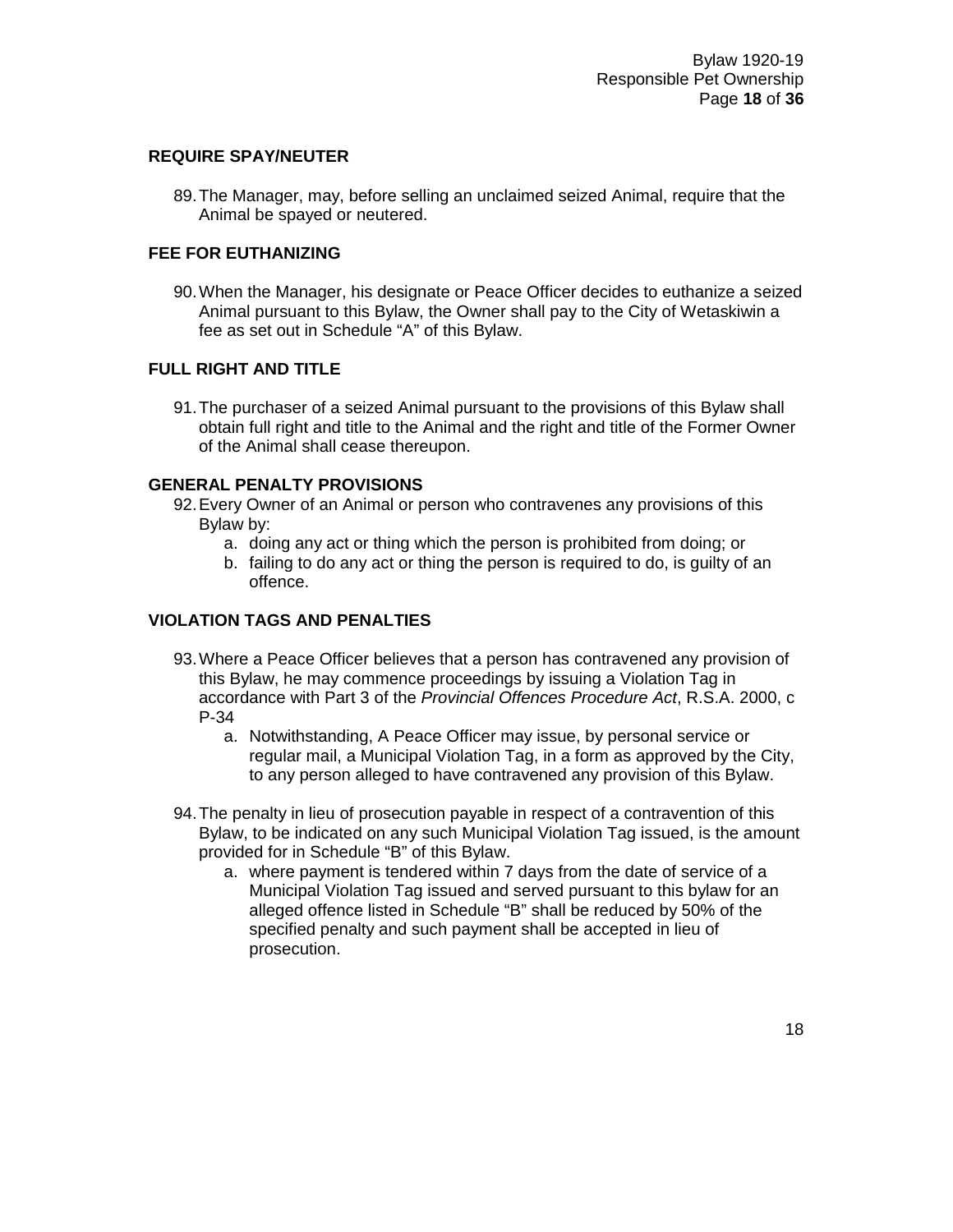- 95.A person who has been issued a Municipal Violation Tag in respect of a contravention of a provision of this Bylaw, and who has fully paid to the City the penalty as indicated within the time allowed for payment, shall not be liable for prosecution for the subject contravention.
- 96.The specified and minimum penalties payable in respect of a contravention of a provision of this Bylaw is the amount shown in Schedule "B" of this Bylaw in respect of that provision.
	- a. Notwithstanding the above section:
		- i. where any person has been in contravention of the same provision of this Bylaw twice within one (1) twelve (12) month period, the specified or minimum penalty payable is double the amount shown in Schedule "B" of this Bylaw in respect of that provision; and
		- ii. where any person has been in contravention of the same provision of this Bylaw three (3) or more times within one (1) twelve (12) month period, the specified or minimum penalty is triple the amount shown in Schedule "B" of this Bylaw in respect of that provision.
- 97.Notwithstanding if an Animal has been declared to be a Nuisance Animal, and where, subsequent to the declaration, any person is in contravention of any provisions of this Bylaw in respect of that Animal, the specified penalty payable in respect of the offence is double the amount shown in Schedule "B" of this Bylaw in respect of that provision.

#### **VICIOUS ANIMAL FINES**

- 98.Sections 94 through 97 do not apply to Vicious Animals.
- 99.The specified and the minimum penalties on summary conviction in respect to a contravention of this Bylaw with respect to Vicious Animals shall be the amounts as shown in Schedule "C" of this Bylaw regarding Vicious Animals.
	- a. Notwithstanding the above section:
		- iii. where any person has been in contravention of the same provision of this Bylaw twice within one (1) twelve (12) month period, the specified or minimum penalty payable in respect of the second offence is double the amount shown in Schedule "C" of this Bylaw in respect of that provision; and
		- iv. where any person has been in contravention of the same provision of this Bylaw three (3) or more times within one (1) twelve (12) month period, the specified or minimum penalty payable in respect of the third or subsequent offence is triple the amount shown in Schedule "C" of this Bylaw in respect of that provision.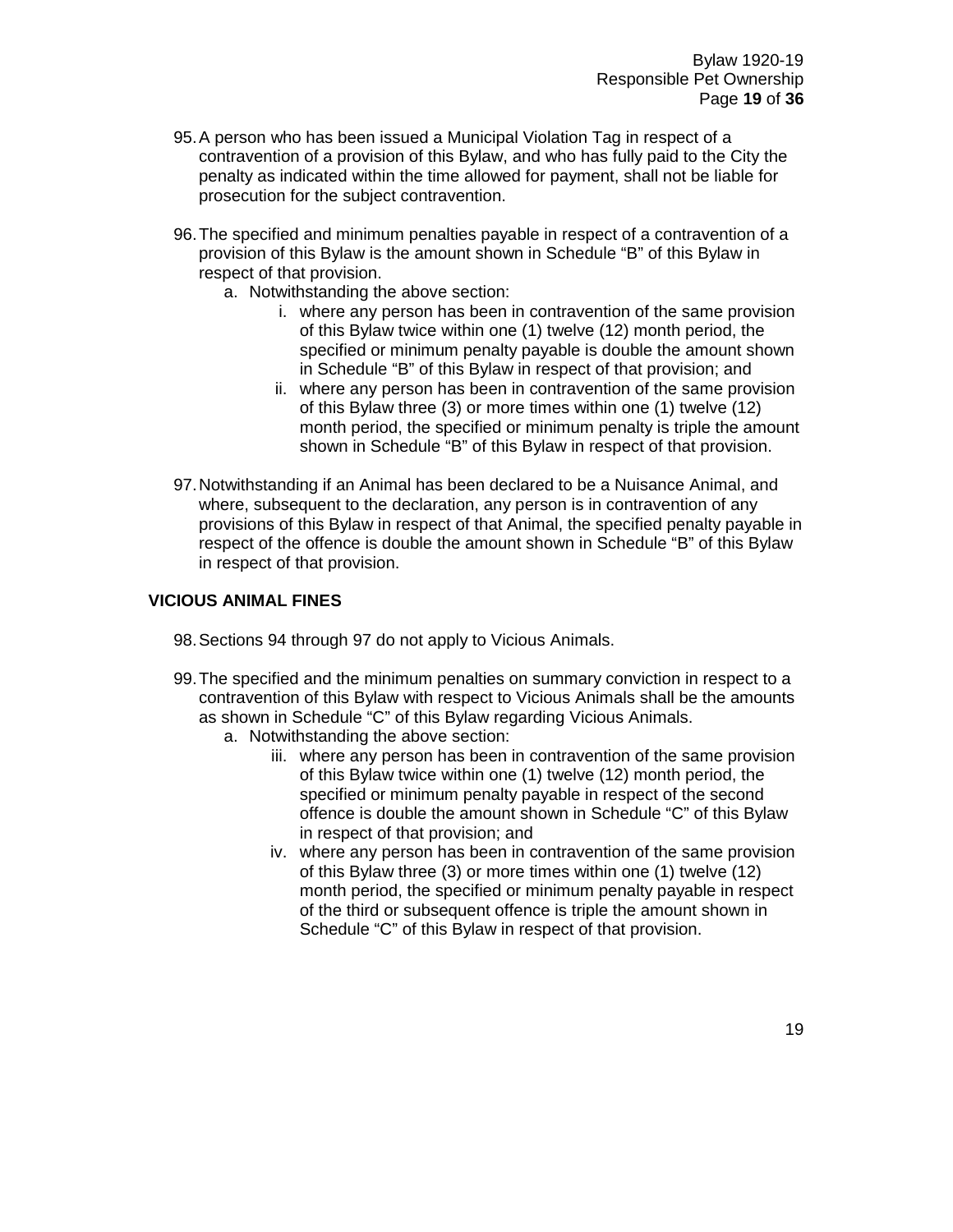#### **CONTINUING OFFENCES**

100. In the case of an offence that is of a continuing nature, a contravention constitutes a separate offence in respect of each day, or part of a day, on which the offence continue.

#### **MANDATORY COURT OR INFORMATION**

101. No provision of this Bylaw shall prevent any Peace Officer from issuing a Violation Tag requiring the court appearance of the defendant, pursuant to the provisions of the Provincial Offences Procedure Act, R.S.A. 2000, c.P-34, or from laying an information instead of issuing a Violation Tag.

#### **LIABILITY FOR FEES**

102. The levying and payment of any fine or the imprisonment for any period provided in this Bylaw shall not relieve a person from the necessity of paying any fees, charges or costs from which he is liable under the provisions of this Bylaw.

#### **ORDERS BY A JUSTICE**

- 103. A Justice, after convicting an Owner of an offence under this Bylaw may, in addition to the penalties provided in this Bylaw, if the Justice considers the offence sufficiently serious, direct, order, or declare one or more of the following:
	- a. that the Owner prevent the Animal from doing mischief or causing the disturbance or nuisance complained of;
	- b. that the Owner have the Animal removed from the City;
	- c. that the Animal is a Vicious Animal;
	- d. that the Animal be humanely destroyed;
	- e. that the Owner be prohibited from owning any Animal for a specified period of time; or/and
	- f. make such other order, direction or declaration that in the opinion of the Justice is necessary to protect the public, Animals, Wildlife, Livestock or other domesticated household pets from the Animal.
- 104. When a Justice considers making a direction, order, or declaration pursuant to this section, the Justice shall take into account the factors set out in Sections 60 through 63 of this Bylaw.

#### **PROOF OF LICENCE**

- 105. The onus of proving a person has a valid and subsisting licence is on the person alleging the licence.
	- a. The onus of proving the age of an Animal is on the person alleging the age.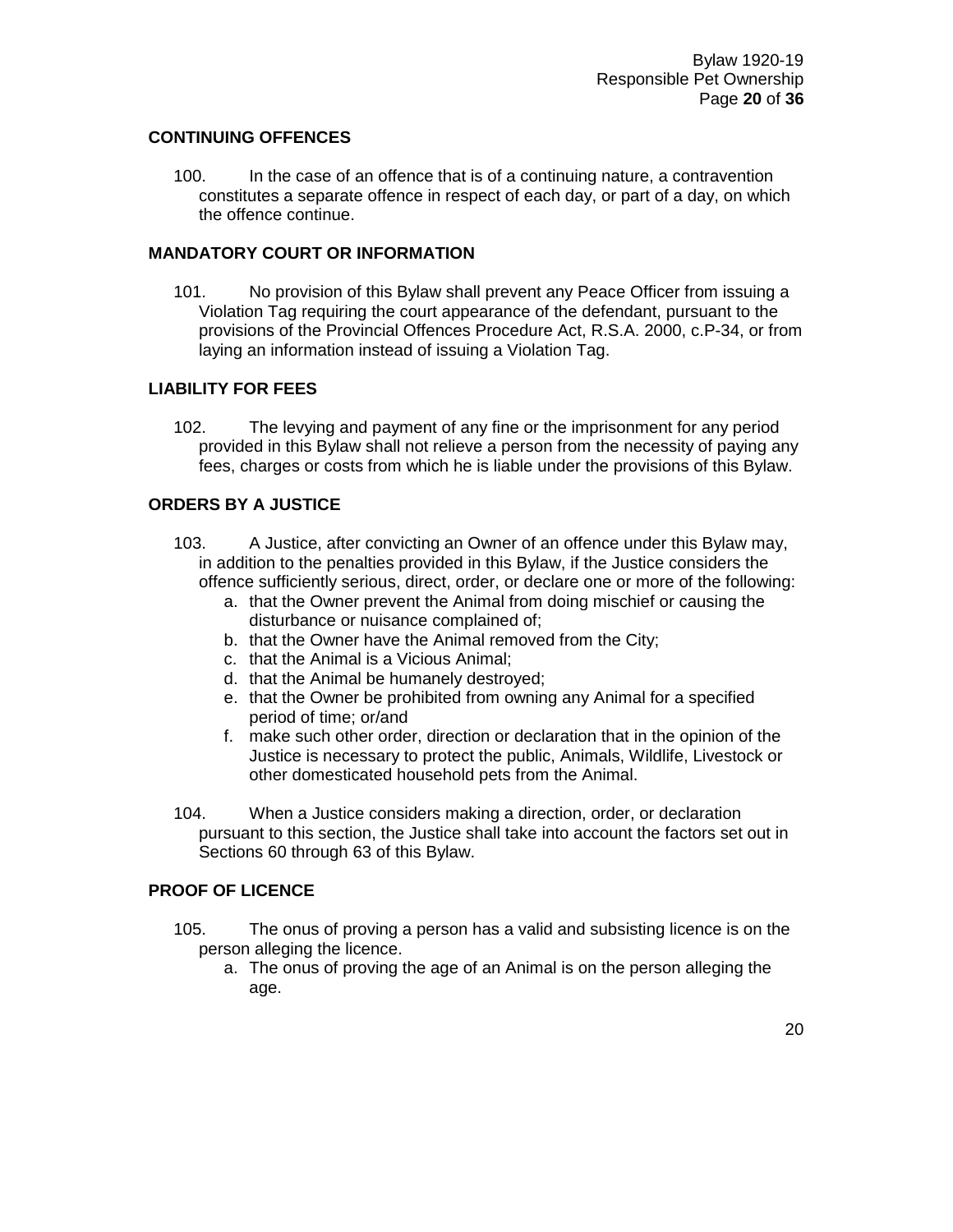#### **CERTIFIED COPY OF RECORDS**

106. A copy of a record of the City, certified by the City Manager for the same as a true copy of the original, shall be admitted in evidence as prima facie proof of the facts stated in the record without proof of the appointment or signature of the person signing it.

#### **GENERAL**

- 107. Any Owner may appeal the determination to the City Manager in writing, within fourteen (14) days of being notified that:
	- a. any licence issued under this Bylaw has been revoked or cancelled; or
	- b. the Animal has been determined to be a Nuisance Animal.
	- c. Within thirty (30) days of receiving a notice of appeal by an Owner, the City Manager shall review the revocation or declaration and receive such information as in the opinion of the City Manager is relevant and determine whether there are just and reasonable grounds to revoke or cancel a licence or confirm or revoke the Nuisance Animal declaration and the decision of the City Manager shall be final.
- 108. No action for damages shall be taken against the City or any person acting under the authority of this Bylaw in respect of the destruction, sale, or other disposal of any Animal seized pursuant to this Bylaw.
- 109. It is the intention of the Council of the City of Wetaskiwin that each section of this Bylaw should be considered as being separate and severable from all other sections. Should any section or part be found invalid by a court of competent jurisdiction, it is intended that the invalid section or part shall be severable, and the remainder of the Bylaw will remain in effect.
- 110. It is the intention of the Council of the City of Wetaskiwin that all offences created pursuant to this Bylaw be construed and considered as being Strict Liability Offences.

#### **TRANSITION AND EXECUTION**

- 111. This Bylaw shall repeal Bylaw No. 1675-07 and amendments thereto on the date of final passing.
- 112. This Bylaw shall come into full force and effect on the date of final passing.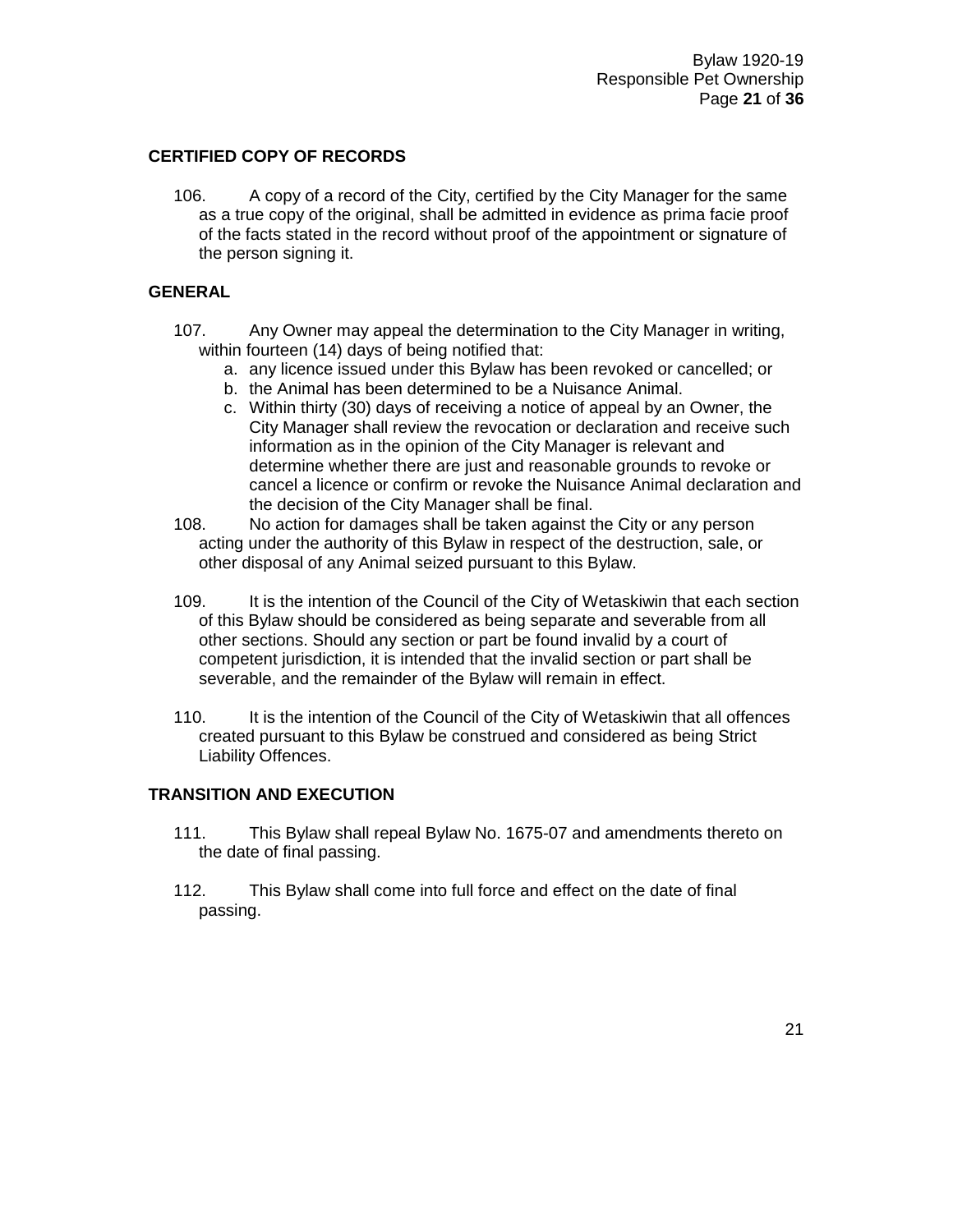Bylaw 1920-19 Responsible Pet Ownership Page **22** of **36**

Read a first time this 27 day of May, 2019.

Read a second time this 27 day of May, 2019.

Read a third time this day 27 day of May, 2019.

ORIGINAL SIGNED TYLER GANDAM, MAYOR

ORIGINAL SIGNED PETER TARNAWSKY, CITY MANAGER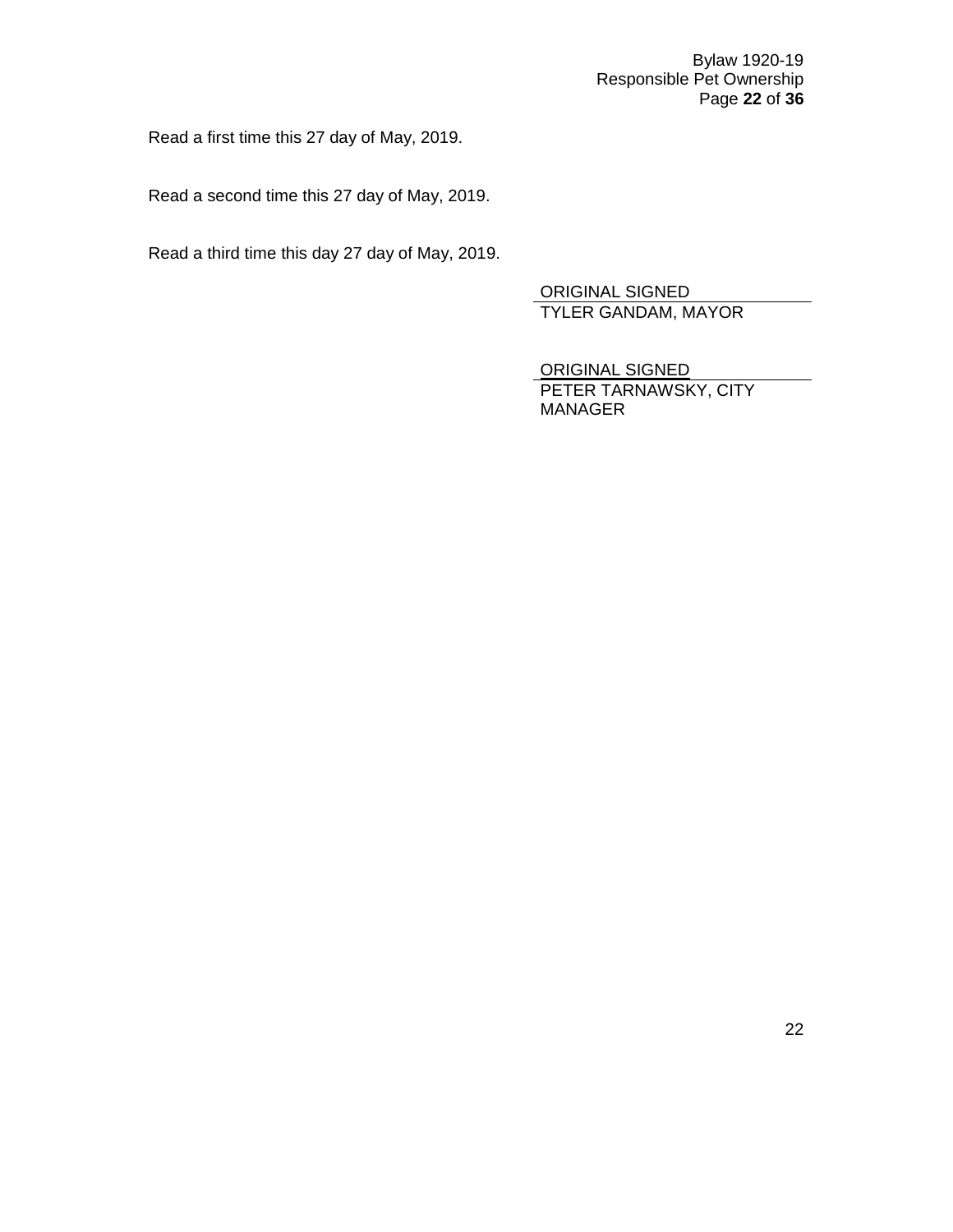### **SCHEDULE "A"**

### **ONE TIME LICENCE FEES**

| Unaltered dog licence     | \$200.00 |
|---------------------------|----------|
| Altered dog licence       | \$100.00 |
| Unaltered cat licence     | \$200.00 |
| Altered cat licence       | \$100.00 |
| Prohibited animal licence | \$200.00 |
| Replacement licence       | \$10.00  |
| Service Dog               | Nil Fee  |
|                           |          |

#### **Amount(s) to be paid to the City of Wetaskiwin by the Owner of the Animal in order to reclaim an Animal.**

#### **FEES**

| First impoundment                                                 | $$25.00*$          |
|-------------------------------------------------------------------|--------------------|
| Second impoundment (within twelve (12) months)                    | $$50.00*$          |
| Third impoundment (within twelve (12) months)                     | $$100.00*$         |
| Fourth and subsequent impoundments (within<br>twelve (12) months) | $$200.00*$         |
| Care and subsistence each full day of<br>impoundment              | \$30.00            |
| Veterinary services                                               | Amount<br>expended |
| Destruction of dog or cat                                         | Amount<br>expended |

**\***Owners shall pay all fees associated with the impoundment of an animal in addition to the base impound fee and care and subsistence.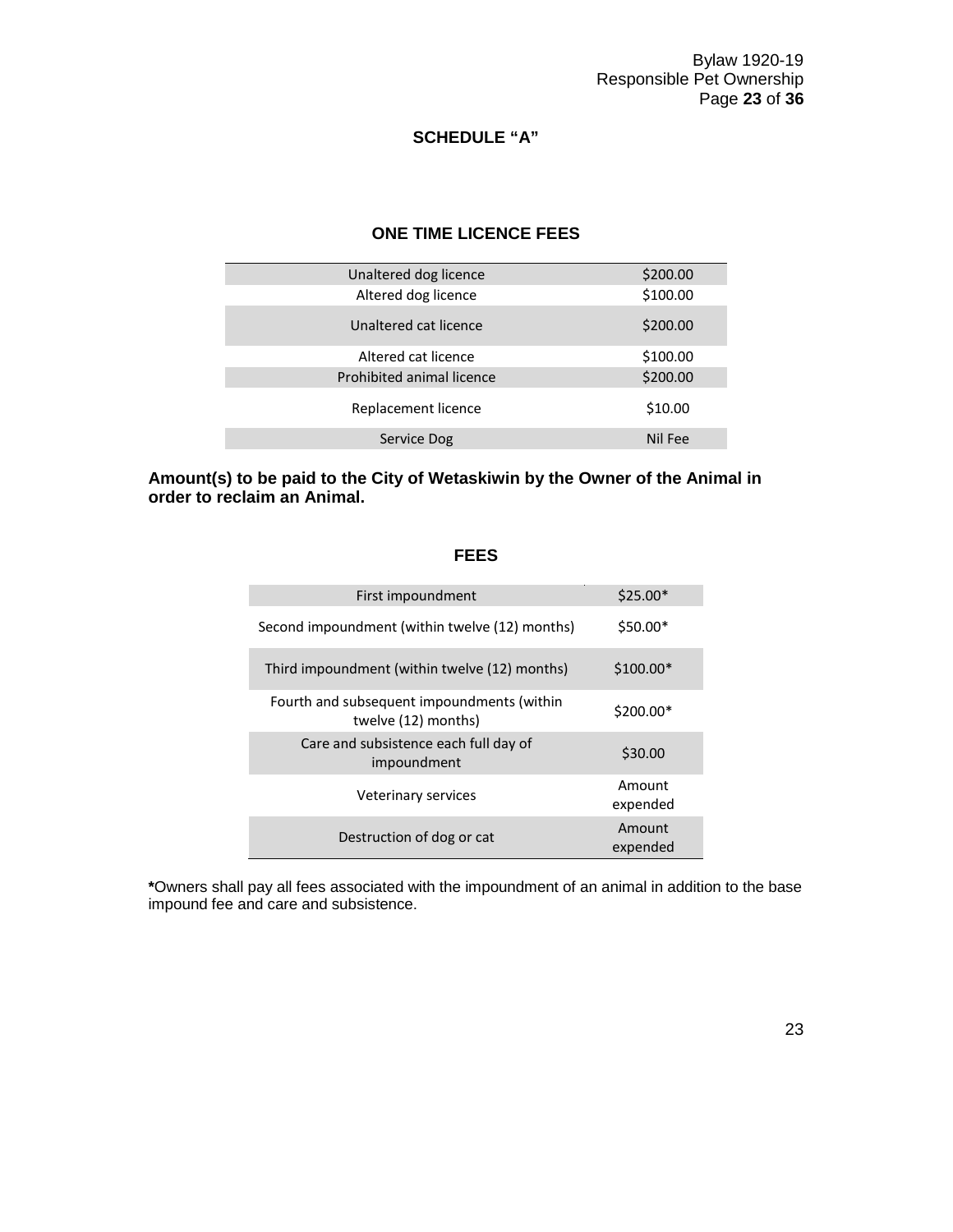## **SCHEDULE "B"**

## **OFFENCE PENALTIES**

| <b>SECTION</b>          | <b>OFFENCE</b>                                                                                   | <b>MINIMUM</b><br><b>PENALTY</b> | <b>SPECIFIED</b><br><b>PENALTY</b> |
|-------------------------|--------------------------------------------------------------------------------------------------|----------------------------------|------------------------------------|
| $\overline{\mathbf{4}}$ | Unlicensed dog or cat                                                                            | \$150.00                         | \$250.00                           |
| 6                       | Dog or Cat not wearing licence                                                                   | \$100.00                         | \$150.00                           |
| $\overline{\mathbf{z}}$ | Give false information when applying for licence                                                 | \$250.00                         | \$500.00                           |
| 8                       | Fail to Notify Peace Officer of changes to licence<br>information                                | \$75.00                          | \$150.00                           |
| 16                      | Animal Running at Large                                                                          | \$100.00                         | \$250.00                           |
| 18                      | Dog not under control in an Off-Leash Area                                                       | \$100.00                         | \$250.00                           |
| 18.a.                   | More than four (4) dogs in off leash area                                                        | \$100.00                         | \$250.00                           |
| 18.b.                   | Not physically capable of controlling and restraining all<br>dogs in custody                     | \$100.00                         | \$250.00                           |
| 18.c.                   | Fail to carry a leash in Off-Leash Area                                                          | \$100.00                         | \$150.00                           |
| 20                      | Prohibited Animal in Off-Leash Area                                                              | \$150.00                         | \$250.00                           |
| 21                      | Fail to restrain/remove dog from Off-Leash Area                                                  | \$150.00                         | \$250.00                           |
| 23                      | Animal in prohibited area                                                                        | \$150.00                         | \$250.00                           |
| 24                      | Animal Running at Large in Playground/Tennis<br>Court/Cemetery/School Grounds/Sports Field       | \$180.00                         | \$400.00                           |
| 25                      | Fail to remove Animal feces from Playground/Tennis<br>Court/Cemetery/School Grounds/Sports Field | \$180.00                         | \$400.00                           |
| 26                      | Leave Animal unattended while tethered in a public place                                         | \$100.00                         | \$150.00                           |
| 27                      | Leave Animal unsupervised while tethered on private<br>property                                  | \$150.00                         | \$300.00                           |
| 28                      | Animal left unattended in vehicle improperly                                                     | \$100.00                         | \$150.00                           |
| 29                      | Animal left unattended in vehicle when weather<br>conditions not suitable                        | \$250.00                         | \$500.00                           |
| 30                      | Animal outside cab of vehicle                                                                    | \$250.00                         | \$500.00                           |
| 32                      | Allow Animal in heat to be a source of attraction/not<br>confined properly                       | \$100.00                         | \$150.00                           |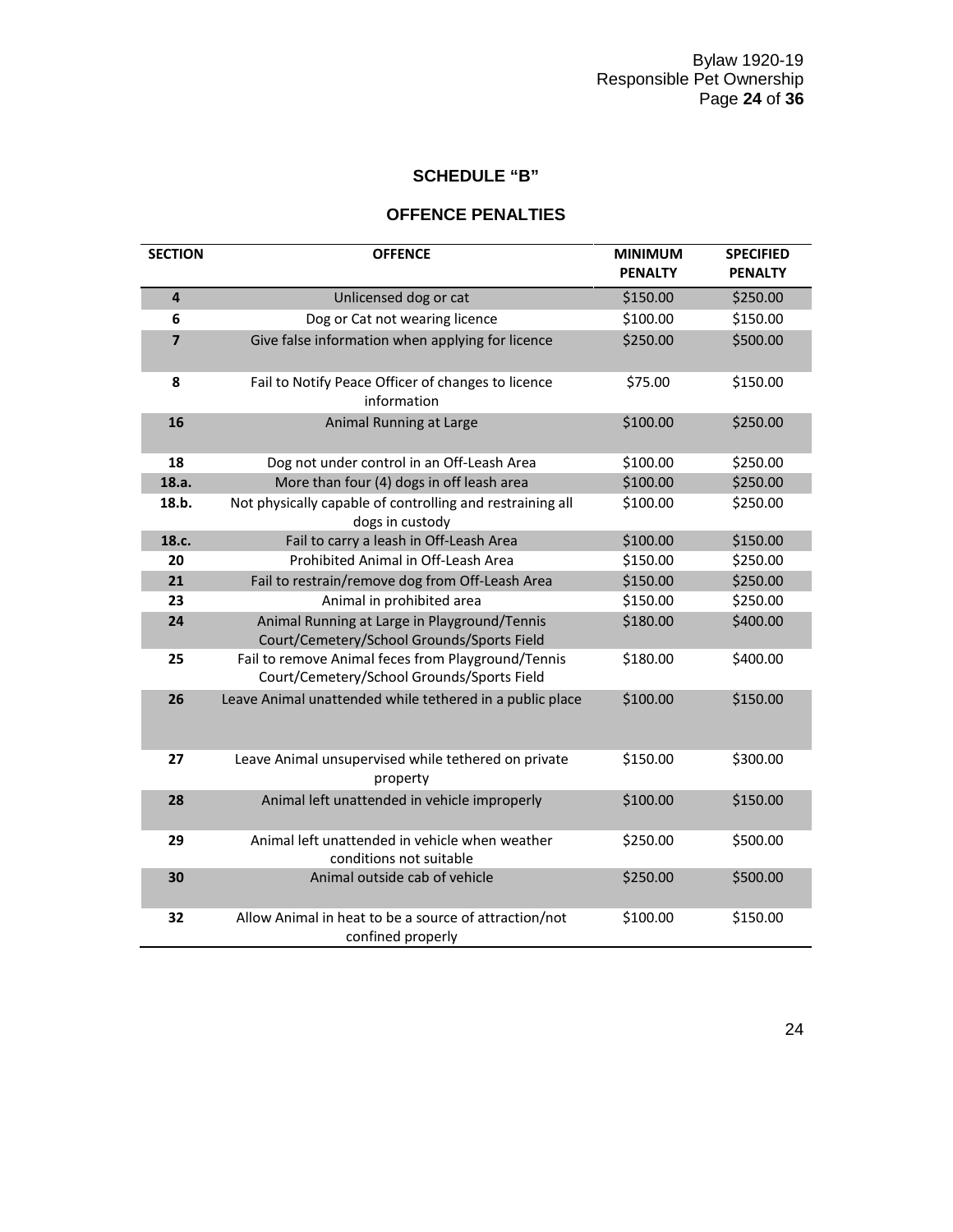## **SCHEDULE "B" cont'd**

| <b>SECTION</b> | <b>OFFENCE</b>                                                                                                                   | <b>MINIMUM</b><br><b>PENALTY</b> | <b>SPECIFIED</b><br><b>PENALTY</b> |
|----------------|----------------------------------------------------------------------------------------------------------------------------------|----------------------------------|------------------------------------|
| 35             | Fail to report suspected case of Communicable Disease                                                                            | \$250.00                         | \$500.00                           |
| 36             | Fail to remove Animal feces                                                                                                      | \$150.00                         | \$300.00                           |
| 37             | No suitable means to remove feces                                                                                                | \$100.00                         | \$150.00                           |
| 38             | Allow defecation to accumulate to extent to annoy or pose<br>health risk                                                         | \$250.00                         | \$500.00                           |
| 39             | Animal disturbing the peace                                                                                                      | \$150.00                         | \$300.00                           |
| 41             | Animal scatter garbage                                                                                                           | \$100.00                         | \$150.00                           |
| 43.a.          | Bark/chase Animal, Wildlife, Livestock or other<br>domesticated household pets                                                   | \$150.00                         | \$300.00                           |
| 43.b.          | Bark/chase bicycles or vehicles                                                                                                  | \$150.00                         | \$180.00                           |
| 43.c.          | Chase or threaten a person                                                                                                       | \$250.00                         | \$500.00                           |
| 43.d.          | Bite or cause damage to property, Animal, Wildlife,<br>Livestock, or other domesticated household pet                            | \$250.00                         | \$350.00                           |
| 43.e.          | Cause Severe Injury to Animal, Wildlife, Livestock or other<br>domesticated household pet                                        | \$400.00                         | \$800.00                           |
| 43.f.          | Cause death to Animal, Wildlife, Livestock or other<br>domesticated household pet                                                | \$800.00                         | \$1200.00                          |
| 43.g.          | Animal attacks a person                                                                                                          | \$700.00                         | \$1,400.00                         |
| 43.h.          | Animal bites a person                                                                                                            | \$350.00                         | \$700.00                           |
| 43.i.          | Animal Bites or Attacks a person causing Severe Injury                                                                           | \$1,000.00                       | \$1,800.00                         |
| 43.j.          | Animal injures a person                                                                                                          | \$250.00                         | \$500.00                           |
| 44             | Direct Animal to attack, chase, harass, threaten a person,<br>Animal, Wildlife, Livestock or other domesticated<br>household pet | 250.00                           | \$500.00                           |
| 45             | Horse in prohibited area                                                                                                         | \$150.00                         | \$250.00                           |
| 46             | Fail to remove defecation                                                                                                        | \$150.00                         | \$300.00                           |
| 47             | Keep Livestock in prohibited area                                                                                                | \$150.00                         | \$250.00                           |
| 48             | Keep Pigeons in City                                                                                                             | \$150.00                         | \$250.00                           |
| 49             | Engage in apiculture or keep an apiary                                                                                           | \$150.00                         | \$250.00                           |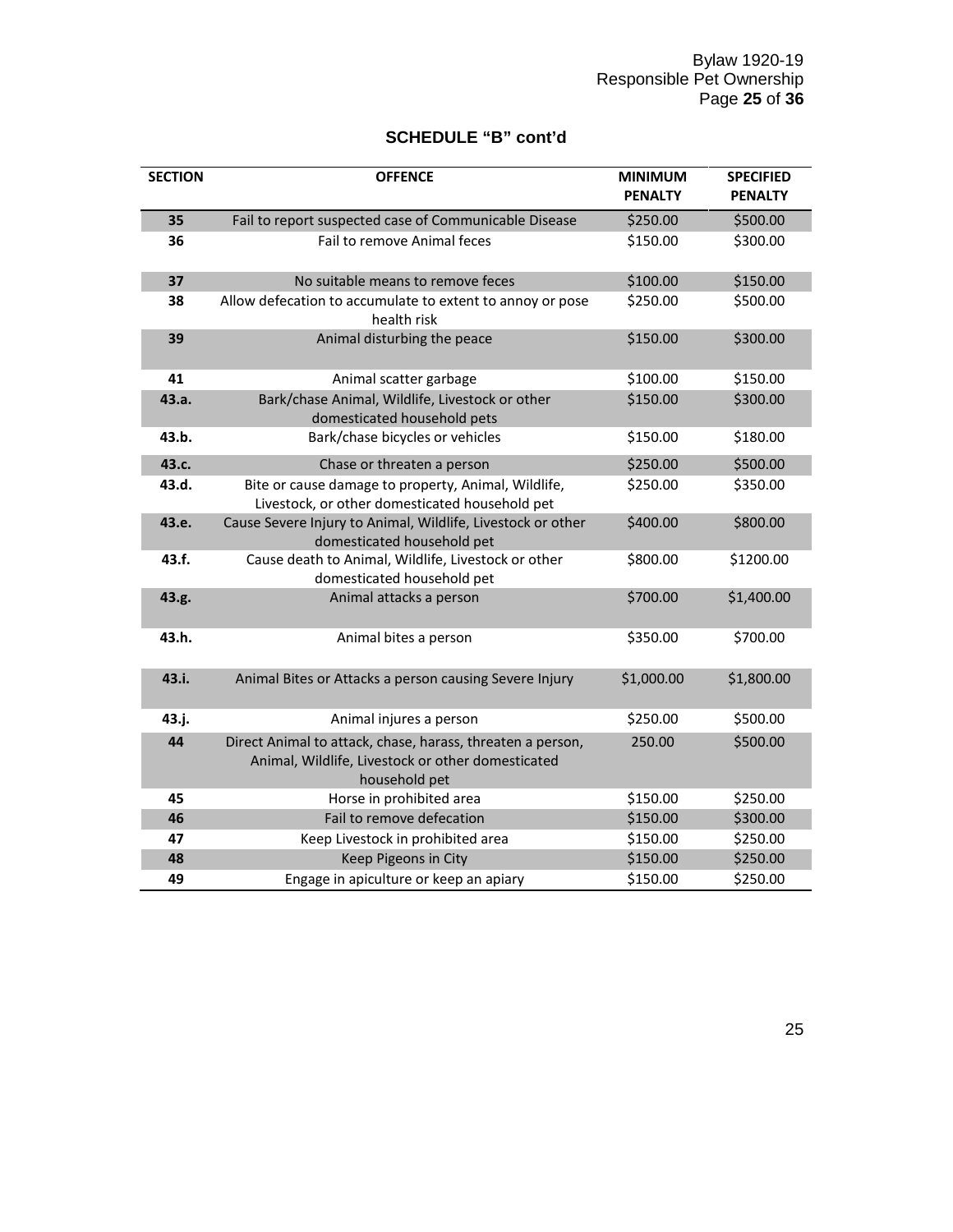| <b>SCHEDULE "B" cont'd</b> |  |  |
|----------------------------|--|--|
|----------------------------|--|--|

| <b>SECTION</b> | <b>OFFENCE</b>                                            | <b>MINIMUM</b> | <b>SPECIFIED</b> |
|----------------|-----------------------------------------------------------|----------------|------------------|
|                |                                                           | <b>PENALTY</b> | <b>PENALTY</b>   |
| 50             | Keep an animal deemed dangerous or objectionable          | \$250.00       | \$500.00         |
| 51             | Keep prohibited animal                                    | \$500.00       | \$1,000.00       |
| 57             | Fail to obey Nuisance Animal conditions                   | \$400.00       | \$650.00         |
| 63             | Fail to comply with Manager's order                       | \$1,000.00     | \$1,500.00       |
| 73             | Fail to obey contain and control conditions               | \$400.00       | \$650.00         |
| 78             | Fail to notify Peace Officer of stray animal or surrender | \$100.00       | \$150.00         |
|                | stray animal to a Peace Officer                           |                |                  |
| 79.a.          | Obstruct or interfere with Peace Officer seizure          | \$500.00       | \$1,000.00       |
| 79.b.          | Open vehicle in which seized Animals have been placed     | \$250.00       | \$500.00         |
| 79.c.          | Remove or attempt to removed seized Animal                | \$250.00       | \$500.00         |
| 80.a.          | Untie/loosen/ or free restrained Animal                   | \$250.00       | \$500.00         |
| 80.b.          | Open gate/door/ or opening allowing Animal to Run at      | \$250.00       | \$500.00         |
|                | Large                                                     |                |                  |
| 80.c.          | Entice Animal to Run at Large                             | \$250.00       | \$500.00         |
| 80.d.          | Tease Animal in an enclosure                              | \$250.00       | \$500.00         |
| 80.e.          | Throw or poke at Animal in an enclosure                   | \$250.00       | \$500.00         |
| 80.f.          | <b>Obstruct Peace Officer</b>                             | \$500.00       | \$1,000.00       |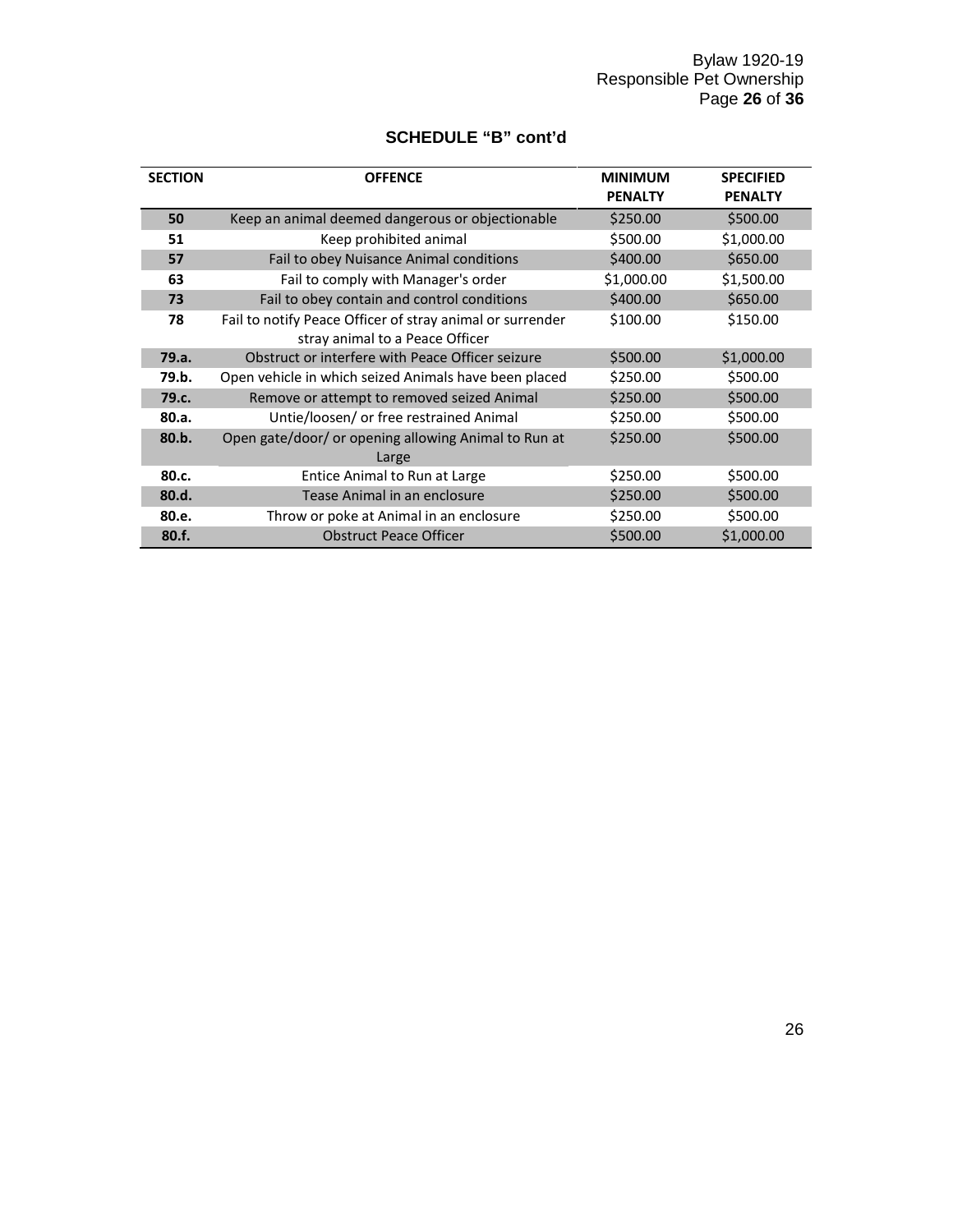## **SCHEDULE "C"**

## **VICIOUS ANIMAL OFFENCES PENALTIES**

| <b>SECTION</b>          | <b>OFFENCE</b>                                                                                                       | <b>MINIMUM</b><br><b>PENALTY</b> | <b>SPECIFIED</b><br><b>PENALTY</b><br><b>OFFENCE</b> |
|-------------------------|----------------------------------------------------------------------------------------------------------------------|----------------------------------|------------------------------------------------------|
| $\overline{\mathbf{4}}$ | Vicious Animal not wearing licence                                                                                   | \$500.00                         | \$650.00                                             |
| 20                      | Vicious Animal in Off-Leash Area                                                                                     | \$1,000.00                       | \$1,500.00                                           |
| 64                      | Fail to tattoo or implant Vicious Animal with<br>microchip                                                           | \$250.00                         | \$500.00                                             |
| 64                      | Fail to provide tattoo or microchip information to a<br>Peace Officer                                                | \$250.00                         | \$500.00                                             |
| 64                      | Fail to have Vicious Animal spayed or neutered                                                                       | \$250.00                         | \$500.00                                             |
| 65                      | Fail to notify Peace Officer of sale, gift, transfer or<br>death of Vicious Animal                                   | \$250.00                         | \$500.00                                             |
| 66.a.                   | Vicious Animal conduct any threatening behaviour                                                                     | \$1,500.00                       | \$3,000.00                                           |
| 66.b.                   | Vicious Animal destroy or damage property                                                                            | \$1,000.00                       | \$1,500.00                                           |
| 66.c.                   | <b>Vicious Animal Running at Large</b>                                                                               | \$1,000.00                       | \$1,500.00                                           |
| 66.d.                   | Fail to notify Peace Officer of Vicious Animal Running<br>at Large                                                   | \$250.00                         | \$500.00                                             |
| 67                      | Fail to keep Vicious Animal confined indoors and<br>under control of a person eighteen (18) years of age<br>or older | \$1,000.00                       | \$1,500.00                                           |
| 68                      | Improper pen or structure for Vicious Animal                                                                         | \$1,000.00                       | \$1,500.00                                           |
| 68.a.                   | Fail to keep Vicious Animal confined                                                                                 | \$1,000.00                       | \$1,500.00                                           |
| 68.b.                   | Fail to keep a Vicious Animal harnessed or leashed<br>properly                                                       | \$1,000.00                       | \$1,500.00                                           |
| 69.a.                   | Fail to keep Vicious Animal muzzled                                                                                  | \$1,000.00                       | \$1,500.00                                           |
| 69.c.                   | Vicious Animal not under control of a person eighteen<br>(18) years of age or older                                  | \$1,000.00                       | \$1,500.00                                           |
| 70                      | Fail to post Vicious Animal sign                                                                                     | \$1,000.00                       | \$1,500.00                                           |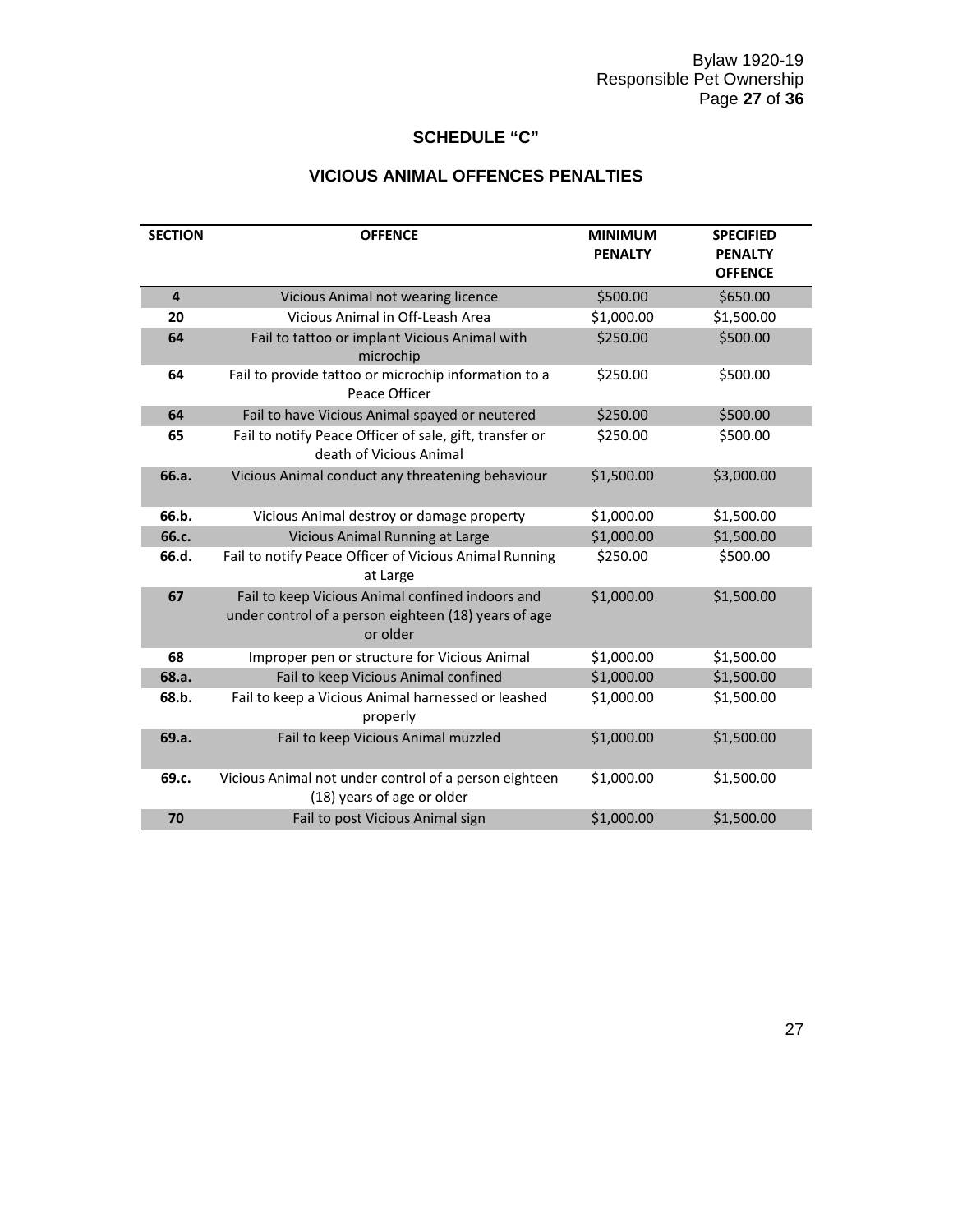### **SCHEDULE "D"**

#### **PROHIBITED ANIMALS**

- 1. All protected or endangered animals whose possession or sale is prohibited because they are designated as protected or endangered pursuant to international, federal, or provincial law, unless the animal has been obtained in accordance with international, federal, or provincial law.
- 2. All dogs, other than domesticated dogs (Canis Familiaris) including but not limited to: wolf, coyote, fox, hyena, dingo, jackal, raccoon dog, bush dog, and any hybrid offspring of a wild dog and a domesticated dog.
- 3. All cats, other than domesticated cats (Felis Catus) including but not limited to: lion, tiger, leopard, ocelot, jaguar, puma, panther, mountain lion, cheetah, wild cat, cougar, bobcat, lynx, serval, and any hybrid offspring of a wild cat and a domesticated cat.
- 4. All bears.
- 5. All fur bearing animals of the family Mustelidae including but not limited to: weasel, marten, mink, badger, ermine, skunk, otter, pole cat, wolverine, but not including the domestic ferret (Putorius Furo).
- 6. All Procyonidae including: raccoon, kinkajou, cacomistle, cat-bear, panda, and coatimundi.
- 7. All carnivorous mammals of the family Viverridae including but not limited to: civet, mongoose, and genet.
- 8. All bats.
- 9. All non-human primates.
- 10. All squirrels.
- 11. All rats, including the Norway rat.
- 12. Reptiles (Reptilia):
	- a. All Helodermatidae (Gila monster and Mexican bearded lizard);
	- b. All front-fanged venomous snakes, even if de-venomized, including, but not limited to: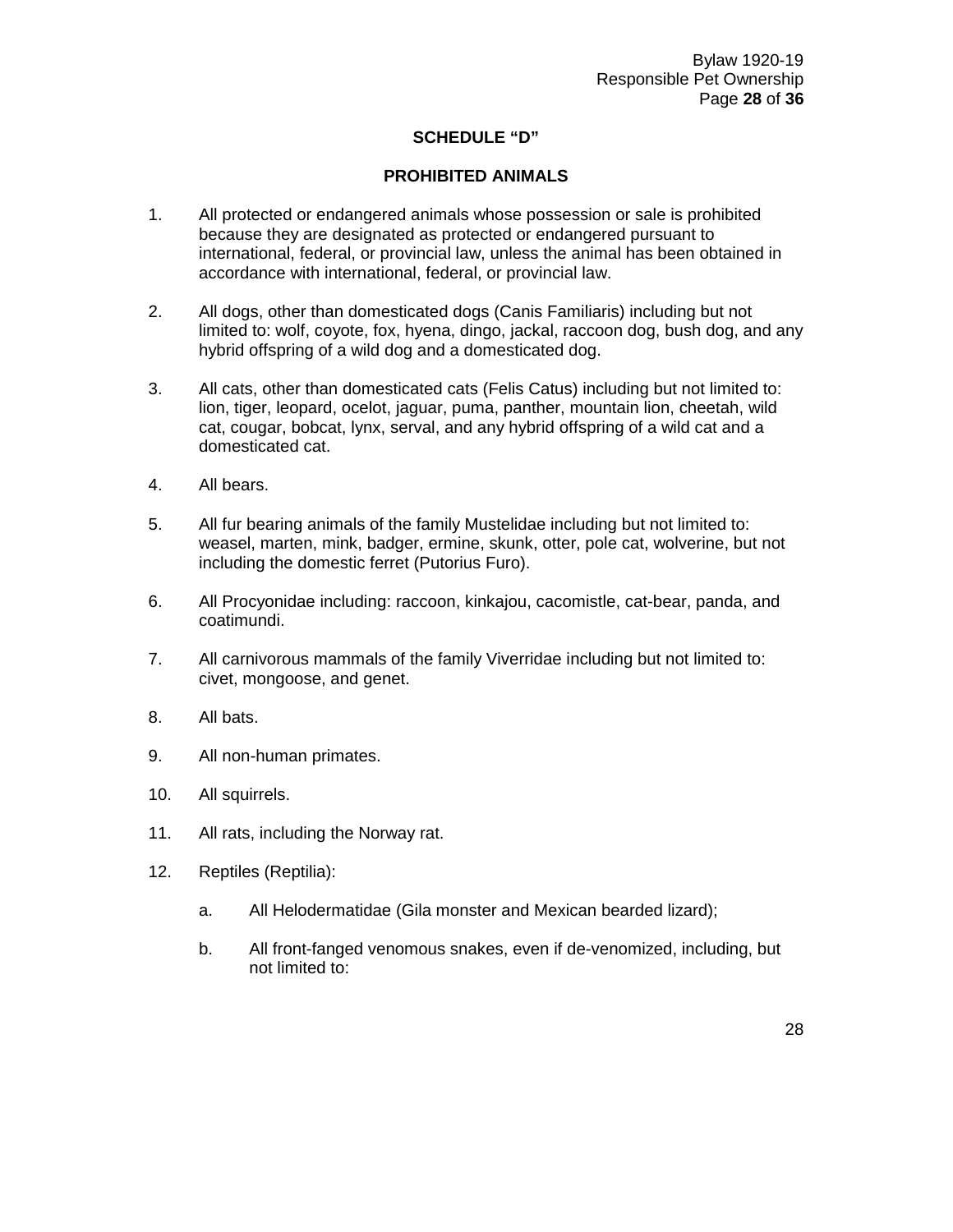- i) All Viperidae (viper, pit viper);
- ii) All Elapidae (cobra, mamba, krait, coral snake);
- iii) All Atractaspididae (African burrowing asp);
- iv) All Hydrophiidae (sea snake); and
- v) All Laticaudidae (sea krait).
- vi) All venomous, mid- or rear-fanged, Duvernoy-glanded members of the family Colubridae, even if de-venomized;
- c. Any member or hybrid offspring of the family Boidae, including but, not limited to the common or green anaconda and yellow anaconda, save and except members of the family Boidae reaching an adult length of no greater than two (2) meters;
- d. Any member of the family Pythonidae, including but, not limited to the African rock python, the Indian or Burmese python, the Amethystine or scrub python, save and except members of the family Pythonidae reaching an adult length of no greater than two (2) meters;
- e. Any member of the family Varanidaew, including but, not limited to the white throated monitor, the water monitor, the Komodo monitor or dragon, the Bomean earless monitor, the Nile monitor, the crocodile monitor, save and except members of the family Varanidae reaching an adult length of no greater than one (1) meter;
- f. Any member of the family Iguanidae, including the green or common iguana;
- g. Any member of the family Teiidae, including but not limited to the golden, common or black and white tegu;
- h. members of the family Chelydridae, including snapping turtle and alligator snapping turtle;
- i. All members of the order Crocodylia, including, but not limited to alligator, caiman and crocodile;
- j. All other snakes that reach an adult length larger than three meters; and
- k. All other lizards that reach an adult length larger than two meters.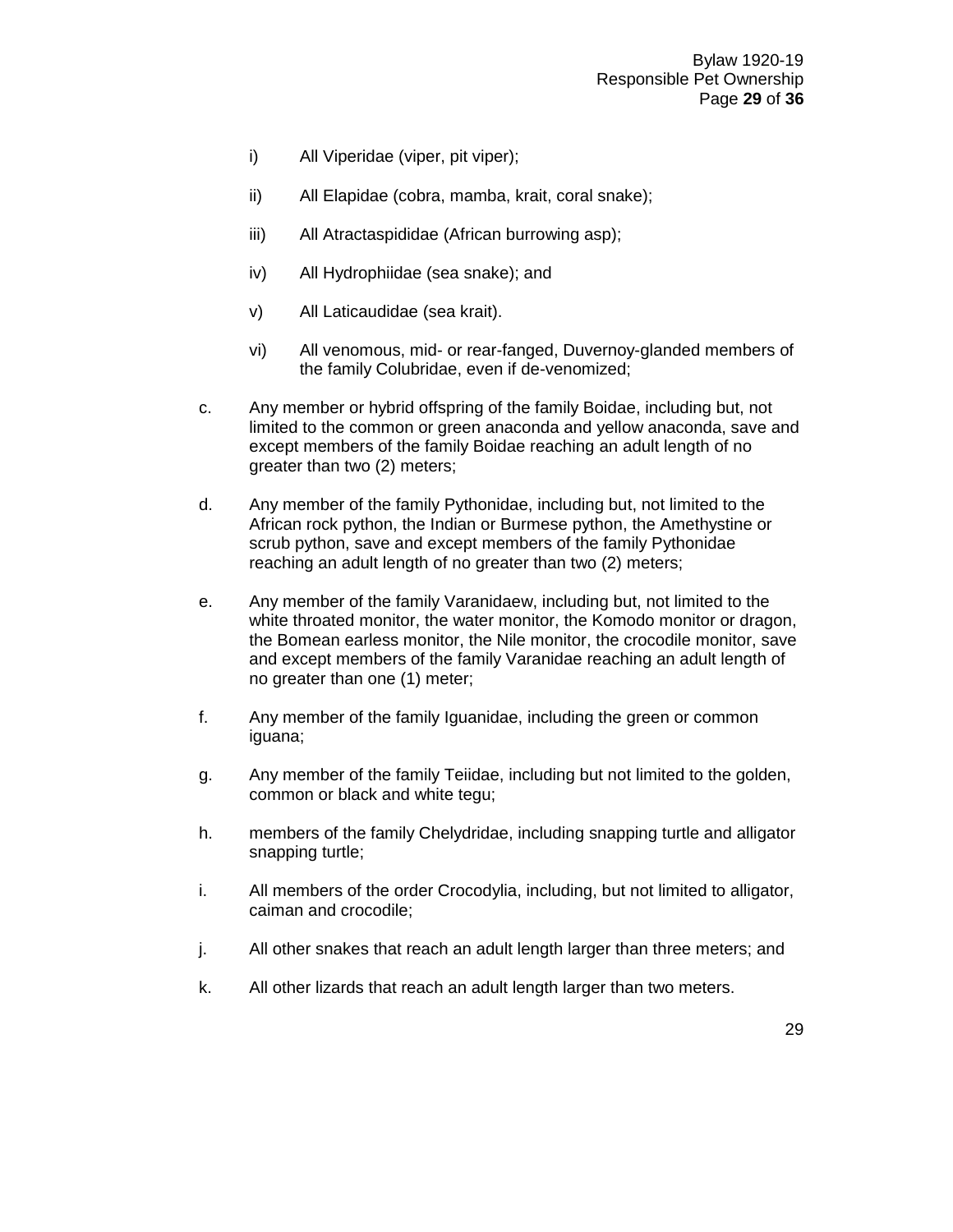#### **SCHEDULE "D" cont'd**

- 13. Birds (Aves)
	- a. All predatory or large birds (Accipitrids, Cathartids), including but not limited to eagle, hawk, falcon, owl, vulture and condor;
	- b. Anseriformes including but not limited to ducks, geese and swans;
	- c. Galliformes including but not limited to pheasants, grouse, guinea fowl and turkeys; and
	- d. Struthioniformes including but not limited to flightless ratites such as ostriches, rheas, cassowaries, emus and kiwis;
	- e. Subsections (a) to (d) inclusive in subsection do not apply if the birds are kept as livestock on land zoned as agricultural.
- 15. All large rodents (Rodentia), including, but not limited to gopher, muskrat, paca, groundhog, marmot, beaver, prairie dog, viscacha, and porcupine.
- 16. All even-toed ungulates (Artiodactyla) other than domestic sheep, including but not limited to antelope, giraffe and hippopotamus.
- 17. All odd-toed ungulates (Perissodactyla), including but not limited to zebra, rhinoceros and tapir.
- 18. All marsupials, including but not limited to, Tasmanian devil, bandicoot, kangaroo, wallaby, opossum, wombat, koala bear, cuscus, numbat and pigmy, sugar and greater glider.
- 19. Sea mammals (Cetacea, Pinnipedia and Sirenia), including but not limited to, dolphin, whale, seal, sea lion and walrus.
- 20. All elephants (Proboscides).
- 21. All hyrax (Hyracoidea).
- 22. All pangolin (Pholidota).
- 23. All sloth and armadillo (Edentala).
- 24. All insectivorous mammals (Insectivora), including aardvark (Tubulidentata), anteater, shrew, otter shrew and mole.
- 25. Gliding lemur (Dermoptera).
- 26. All other venomous or poisonous animals.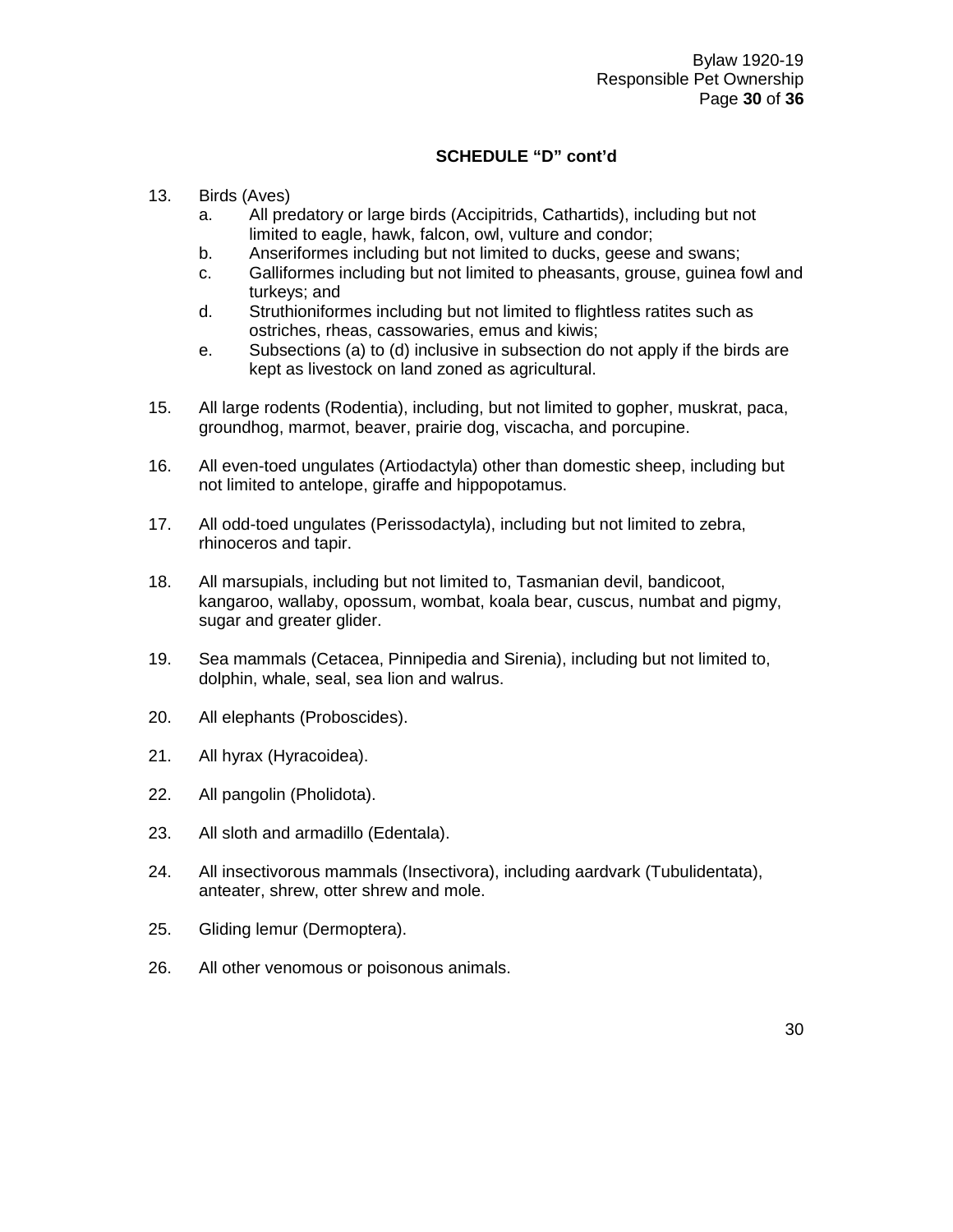Bylaw 1920-19 Responsible Pet Ownership Page **31** of **36**

#### **SCHEDULE "E"**

#### **DR. IAN DUNBAR'S AGGRESSION SCALE**

#### **ASSESSMENT OF THE SEVERITY OF BITING PROBLEMS BASED ON AN OBJECTIVE EVALUATION OF WOUND PATHOLOGY**

| Level 1   | Dog growls, lunges, snarls – no teeth touch skin. Mostly intimidation and/or threatening<br>behaviour.                                                                                                                                             |
|-----------|----------------------------------------------------------------------------------------------------------------------------------------------------------------------------------------------------------------------------------------------------|
| Level 2   | Teeth touch skin but no puncture. May have red mark and/or minor bruise from dog's head<br>or snout, may have minor scratches from paws and/or nails. Minor surface abrasions or<br>lacerations.                                                   |
| Level 3   | Punctures one (1) to three (3) holes, single Bite. No tearing or slashes. Victim not shaken<br>side to side. Bruising                                                                                                                              |
| Level 3.5 | Multiple Level 3 Bites.                                                                                                                                                                                                                            |
| Level 4   | Two (2) to four (4) holes from a single Bite, typically contact and/or punctures from more<br>than canines, considerable bruising. Black bruising, tears and/or slashing wounds. Dog<br>clamped down and held and/or shook head from side to side. |
| Level 5   | Multiple Bites at Level 4 or above. A concerted, repeated Attack causing Severe Injury.                                                                                                                                                            |
| Level 6   | Any Bite resulting in death of an Animal.                                                                                                                                                                                                          |

This scale was developed by Dr. Ian Dunbar PhD. B VetMed, MRCVS, of Berkeley California. From his studies Dr. Dunbar has been able to separate and classify bites into a generalized six-level assessment protocol. This Scale is used as a standard throughout the world in canine aggression investigations and behavior assessment.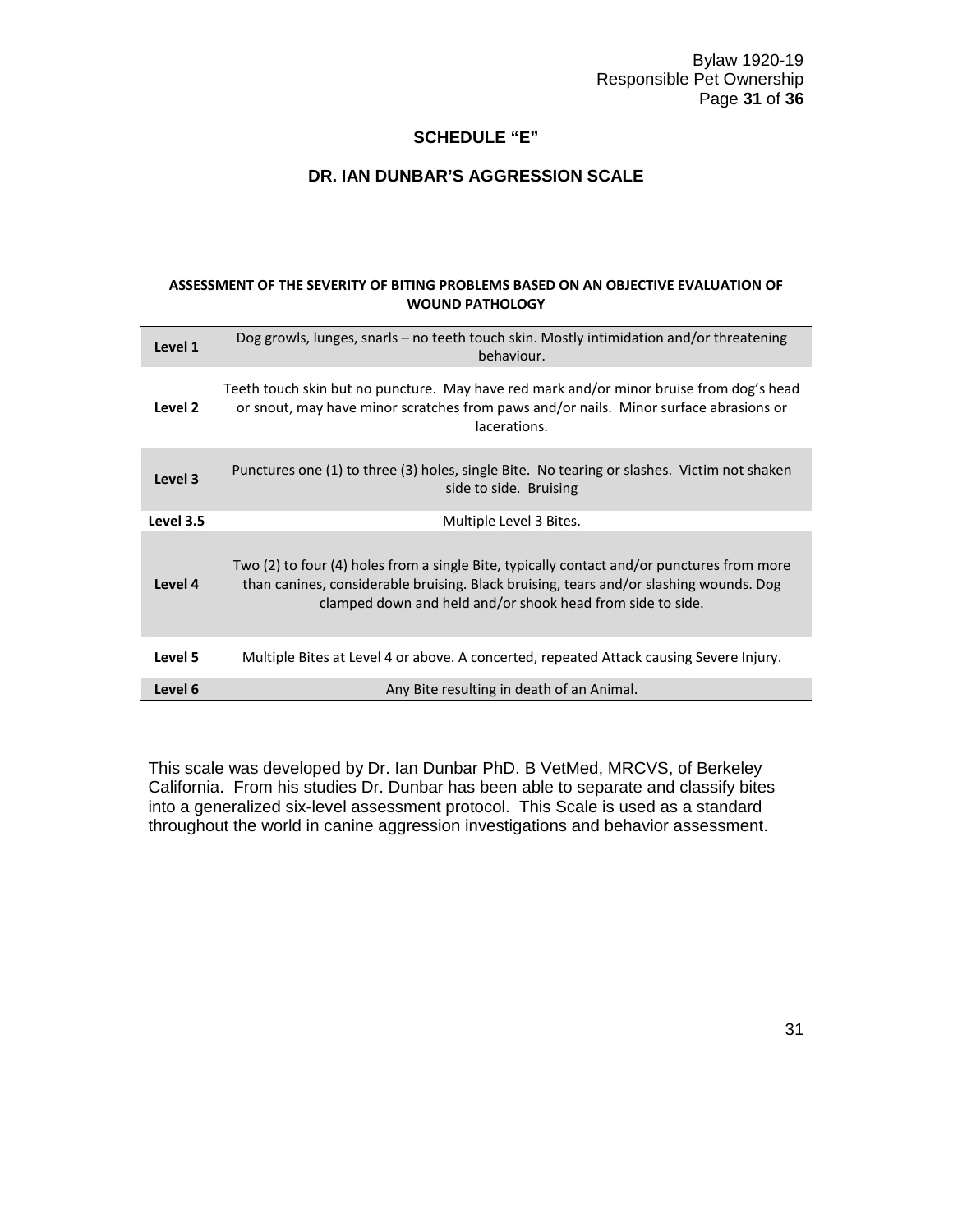Bylaw 1920-19 Responsible Pet Ownership Page **32** of **36**

## **SCHEDULE "F"**

## **ANIMAL SEIZURE AND IMPOUDMENT FORM**

|                                                | <b>Enforcement Services</b>                                                                                            |                                                                             |                                                                   |
|------------------------------------------------|------------------------------------------------------------------------------------------------------------------------|-----------------------------------------------------------------------------|-------------------------------------------------------------------|
|                                                | Notice of Seizure/Impoundment of Animal                                                                                |                                                                             |                                                                   |
|                                                |                                                                                                                        |                                                                             | File Number: Electric Activity of the Number:                     |
| Take notice that on                            | Ownership Bylaw 1920-19 the following animal(s) was (were) taken into custody:                                         | 20 under the City of Wetaskiwin Responible Pet                              |                                                                   |
| 1                                              | <u> 1989 - Andrea Stadter, fransk politik</u>                                                                          | 5                                                                           | the company's probability of the company's first                  |
| $\overline{2}$                                 | and the control of the control of the control of the                                                                   | 6                                                                           | the top of the second for the second control of the second second |
| 3                                              |                                                                                                                        | 7                                                                           |                                                                   |
| 4                                              |                                                                                                                        | 8                                                                           |                                                                   |
|                                                |                                                                                                                        |                                                                             |                                                                   |
| by                                             | <u> Parti de la contrada de la contrada de la contrada de la contrada de la contrada de la contrada de la contrada</u> | Peace Officer                                                               | <b>Reg Number</b>                                                 |
|                                                | City of Wetaskiwin Enforcement Services                                                                                |                                                                             |                                                                   |
|                                                | 5005 48 Avenue<br>Box 6210                                                                                             |                                                                             |                                                                   |
|                                                | Wetaskiwin, AB T9A 2E9                                                                                                 |                                                                             |                                                                   |
|                                                | Phone: (780) 361-4401                                                                                                  |                                                                             |                                                                   |
| Reason for animal(s) to be taken into custody: |                                                                                                                        |                                                                             |                                                                   |
|                                                |                                                                                                                        |                                                                             |                                                                   |
|                                                |                                                                                                                        |                                                                             |                                                                   |
|                                                |                                                                                                                        |                                                                             |                                                                   |
|                                                |                                                                                                                        |                                                                             |                                                                   |
|                                                | The animal(s) was (were) delivered to:                                                                                 |                                                                             |                                                                   |
|                                                |                                                                                                                        | City of Wetaskiwin Animal Shelter located at 4735 39 Avenue, Wetaskiwin, AB |                                                                   |
|                                                | Other:                                                                                                                 |                                                                             |                                                                   |

32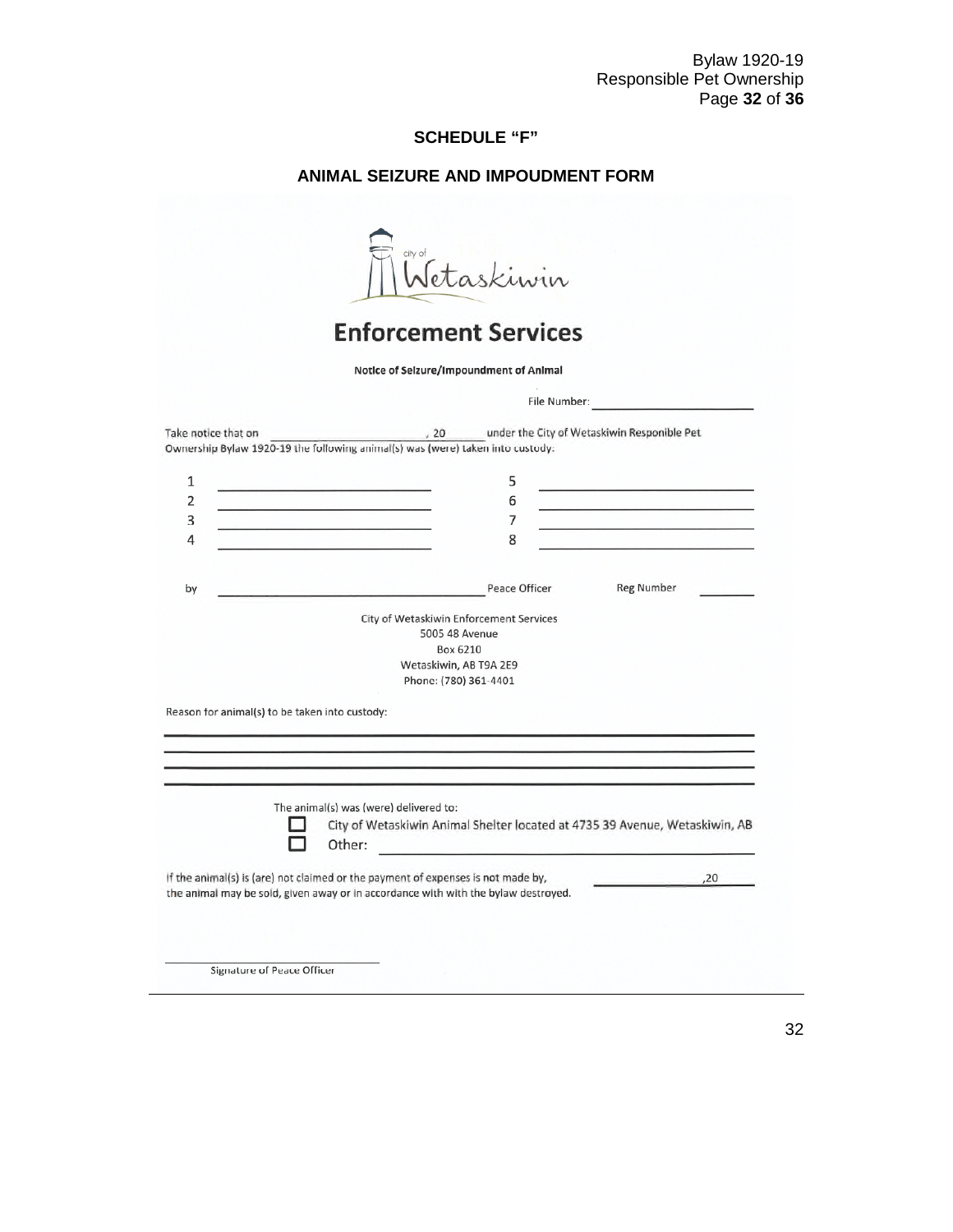Bylaw 1920-19 Responsible Pet Ownership Page **33** of **36**

### **SCHEDULE "G"**

#### **VICIOUS ANIMAL SIGN**

Required for a Vicious Animal pursuant to the Bylaw.

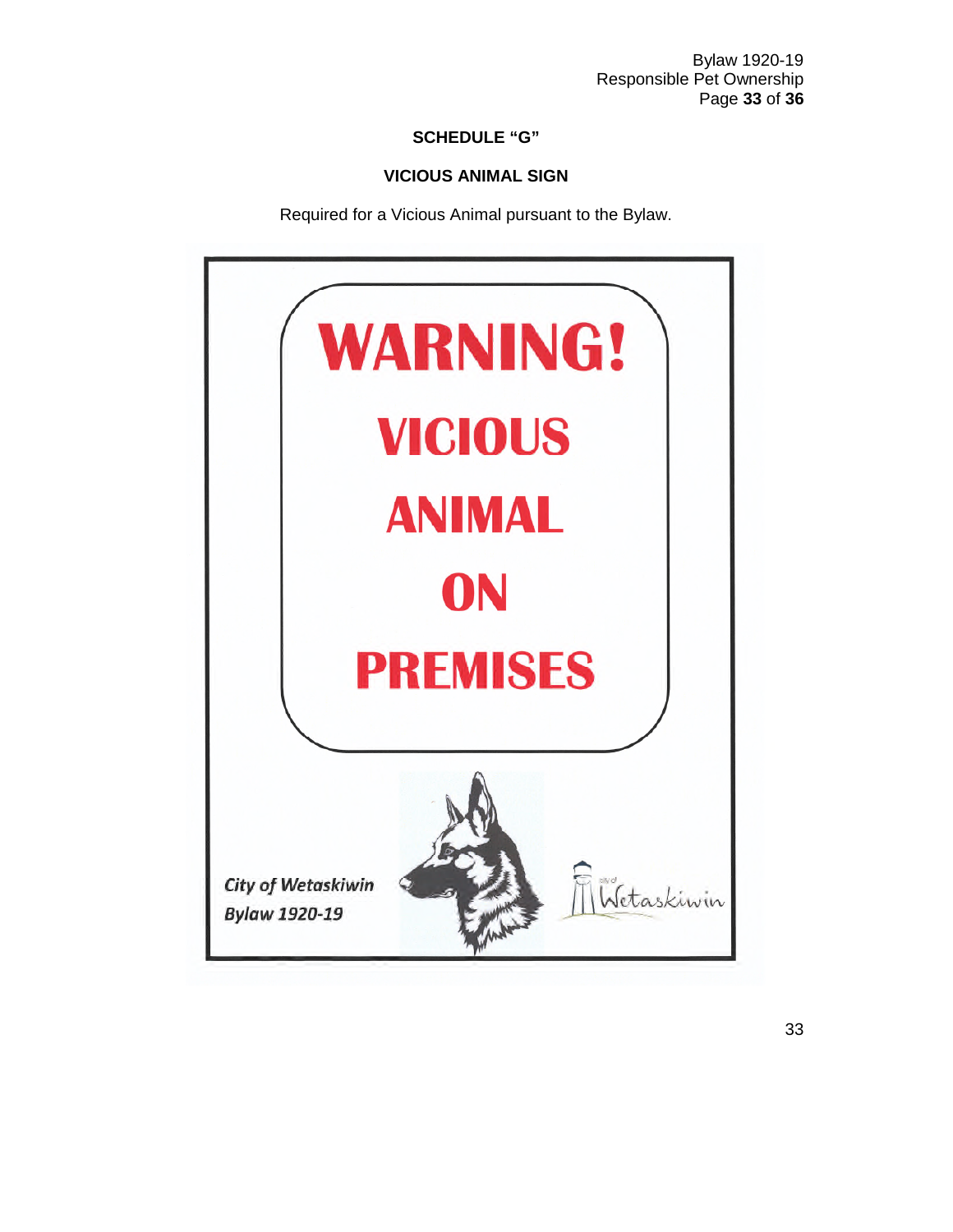#### **SCHEDULE "H"**

#### **APA SEIZURE FORM**

Wetaskiwin

# **Enforcement Services**

Notice of Seizure of Animal under the Animal Protection Act

| under the Animal Protection Act the following<br>Take notice that on<br>.20<br>animal(s) was (were) taken into custody:<br>1<br>5<br>$\overline{2}$<br>6<br>3<br>7<br>4<br>8<br><u> André Communication de l'Architecture de la production de la production de la production de la production de</u><br>Peace Officer<br>by<br>City of Wetaskiwin Enforcement Services<br>5005 48 Avenue<br>Box 6210<br>Wetaskiwin, AB T9A 2E9<br>Phone: (780) 361-4401 | the contract of the contract of the contract of<br><u> 1988 - Jacques Marian, amerikansk politik (</u><br><b>Reg Number</b> |
|---------------------------------------------------------------------------------------------------------------------------------------------------------------------------------------------------------------------------------------------------------------------------------------------------------------------------------------------------------------------------------------------------------------------------------------------------------|-----------------------------------------------------------------------------------------------------------------------------|
|                                                                                                                                                                                                                                                                                                                                                                                                                                                         |                                                                                                                             |
|                                                                                                                                                                                                                                                                                                                                                                                                                                                         |                                                                                                                             |
|                                                                                                                                                                                                                                                                                                                                                                                                                                                         |                                                                                                                             |
|                                                                                                                                                                                                                                                                                                                                                                                                                                                         |                                                                                                                             |
|                                                                                                                                                                                                                                                                                                                                                                                                                                                         |                                                                                                                             |
|                                                                                                                                                                                                                                                                                                                                                                                                                                                         |                                                                                                                             |
|                                                                                                                                                                                                                                                                                                                                                                                                                                                         |                                                                                                                             |
|                                                                                                                                                                                                                                                                                                                                                                                                                                                         |                                                                                                                             |
|                                                                                                                                                                                                                                                                                                                                                                                                                                                         |                                                                                                                             |
|                                                                                                                                                                                                                                                                                                                                                                                                                                                         |                                                                                                                             |
|                                                                                                                                                                                                                                                                                                                                                                                                                                                         |                                                                                                                             |
|                                                                                                                                                                                                                                                                                                                                                                                                                                                         |                                                                                                                             |
|                                                                                                                                                                                                                                                                                                                                                                                                                                                         |                                                                                                                             |
|                                                                                                                                                                                                                                                                                                                                                                                                                                                         |                                                                                                                             |
| and pursuant to:<br>section 3 of the Animal Protection Act, or                                                                                                                                                                                                                                                                                                                                                                                          |                                                                                                                             |
| section 4.1 of the Animal Protection Act                                                                                                                                                                                                                                                                                                                                                                                                                |                                                                                                                             |
|                                                                                                                                                                                                                                                                                                                                                                                                                                                         |                                                                                                                             |
| The animal(s) was (were) delivered to:                                                                                                                                                                                                                                                                                                                                                                                                                  |                                                                                                                             |
| City of Wetaskiwin Animal Shelter located at 4735 39 Avenue, Wetaskiwin, AB                                                                                                                                                                                                                                                                                                                                                                             |                                                                                                                             |
| Other:                                                                                                                                                                                                                                                                                                                                                                                                                                                  |                                                                                                                             |
|                                                                                                                                                                                                                                                                                                                                                                                                                                                         |                                                                                                                             |
| If the animal(s) is (are) not claimed or the payment of expenses is not made, the animal may be sold, given away or in                                                                                                                                                                                                                                                                                                                                  |                                                                                                                             |
| accordance with section 8 of the Animal Protection Act, destroyed.                                                                                                                                                                                                                                                                                                                                                                                      |                                                                                                                             |

Signature of Peace Officer